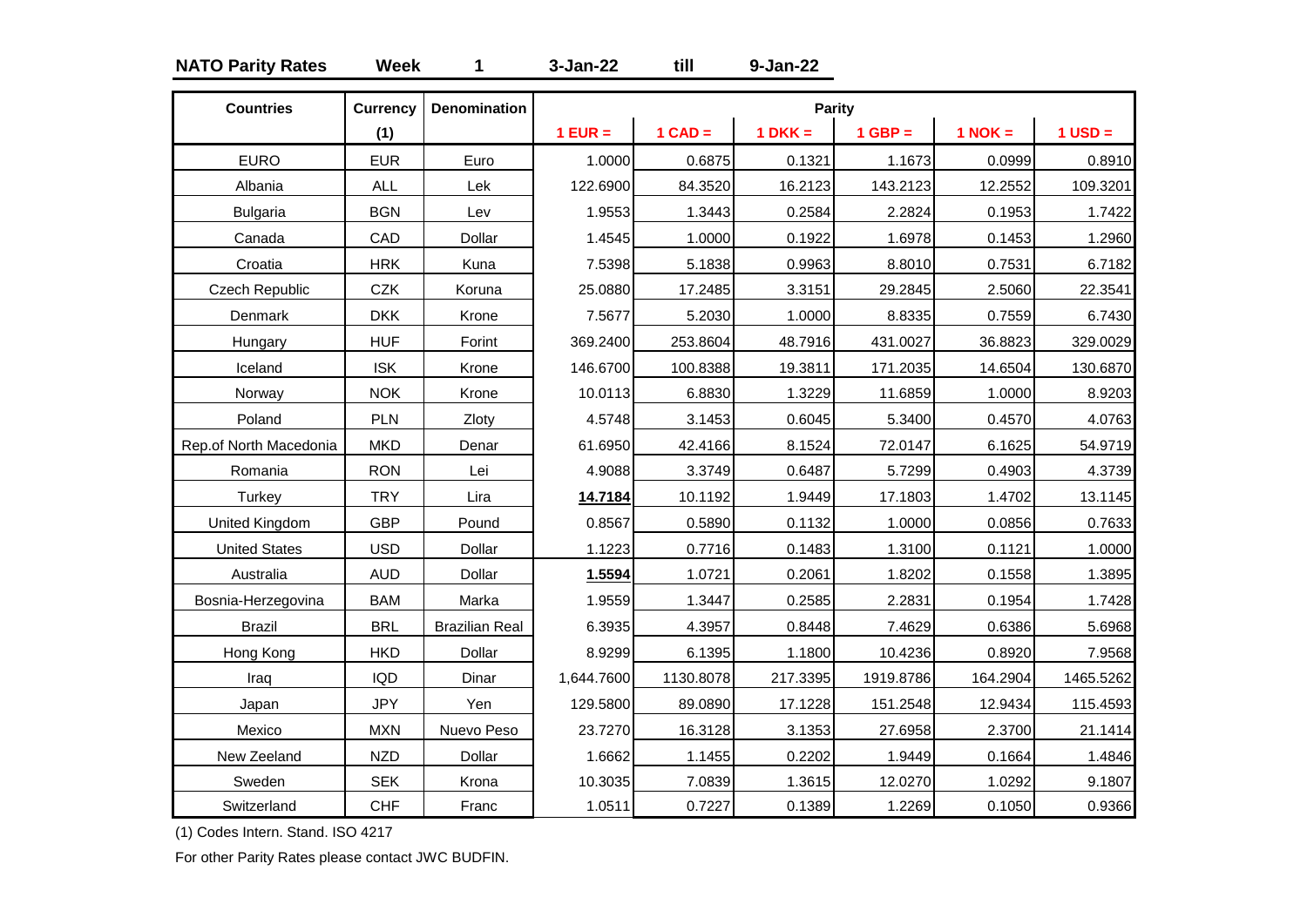# **NATO Parity Rates Week 2 10-Jan-22 till 16-Jan-22**

| <b>Countries</b>       | <b>Currency</b> | <b>Denomination</b>   |            |           | Parity    |           |           |             |
|------------------------|-----------------|-----------------------|------------|-----------|-----------|-----------|-----------|-------------|
|                        | (1)             |                       | $1$ EUR =  | $1$ CAD = | $1 DKK =$ | $1$ GBP = | $1$ NOK = | $1$ USD $=$ |
| <b>EURO</b>            | <b>EUR</b>      | Euro                  | 1.0000     | 0.6875    | 0.1321    | 1.1963    | 0.0999    | 0.8910      |
| Albania                | <b>ALL</b>      | Lek                   | 122.6900   | 84.3520   | 16.2123   | 146.7707  | 12.2552   | 109.3201    |
| <b>Bulgaria</b>        | <b>BGN</b>      | Lev                   | 1.9553     | 1.3443    | 0.2584    | 2.3391    | 0.1953    | 1.7422      |
| Canada                 | CAD             | Dollar                | 1.4545     | 1.0000    | 0.1922    | 1.7400    | 0.1453    | 1.2960      |
| Croatia                | <b>HRK</b>      | Kuna                  | 7.5398     | 5.1838    | 0.9963    | 9.0197    | 0.7531    | 6.7182      |
| Czech Republic         | <b>CZK</b>      | Koruna                | 25.0880    | 17.2485   | 3.3151    | 30.0121   | 2.5060    | 22.3541     |
| Denmark                | <b>DKK</b>      | Krone                 | 7.5677     | 5.2030    | 1.0000    | 9.0530    | 0.7559    | 6.7430      |
| Hungary                | <b>HUF</b>      | Forint                | 359.8400   | 247.3977  | 47.5495   | 430.4667  | 35.9434   | 320.6273    |
| Iceland                | <b>ISK</b>      | Krone                 | 146.6700   | 100.8388  | 19.3811   | 175.4573  | 14.6504   | 130.6870    |
| Norway                 | <b>NOK</b>      | Krone                 | 10.0113    | 6.8830    | 1.3229    | 11.9762   | 1.0000    | 8.9203      |
| Poland                 | PLN             | Zloty                 | 4.5748     | 3.1453    | 0.6045    | 5.4727    | 0.4570    | 4.0763      |
| Rep.of North Macedonia | <b>MKD</b>      | Denar                 | 61.6950    | 42.4166   | 8.1524    | 73.8040   | 6.1625    | 54.9719     |
| Romania                | <b>RON</b>      | Lei                   | 4.9088     | 3.3749    | 0.6487    | 5.8723    | 0.4903    | 4.3739      |
| Turkey                 | <b>TRY</b>      | Lira                  | 15.5504    | 10.6912   | 2.0548    | 18.6025   | 1.5533    | 13.8558     |
| United Kingdom         | <b>GBP</b>      | Pound                 | 0.8359     | 0.5747    | 0.1105    | 1.0000    | 0.0835    | 0.7448      |
| <b>United States</b>   | <b>USD</b>      | Dollar                | 1.1223     | 0.7716    | 0.1483    | 1.3426    | 0.1121    | 1.0000      |
| Australia              | <b>AUD</b>      | Dollar                | 1.5594     | 1.0721    | 0.2061    | 1.8655    | 0.1558    | 1.3895      |
| Bosnia-Herzegovina     | <b>BAM</b>      | Marka                 | 1.9559     | 1.3447    | 0.2585    | 2.3398    | 0.1954    | 1.7428      |
| <b>Brazil</b>          | <b>BRL</b>      | <b>Brazilian Real</b> | 6.3935     | 4.3957    | 0.8448    | 7.6484    | 0.6386    | 5.6968      |
| Hong Kong              | <b>HKD</b>      | Dollar                | 8.9299     | 6.1395    | 1.1800    | 10.6826   | 0.8920    | 7.9568      |
| Iraq                   | <b>IQD</b>      | Dinar                 | 1,644.7600 | 1130.8078 | 217.3395  | 1967.5810 | 164.2904  | 1465.5262   |
| Japan                  | <b>JPY</b>      | Yen                   | 129.5800   | 89.0890   | 17.1228   | 155.0130  | 12.9434   | 115.4593    |
| Mexico                 | <b>MXN</b>      | Nuevo Peso            | 23.7270    | 16.3128   | 3.1353    | 28.3840   | 2.3700    | 21.1414     |
| New Zeeland            | <b>NZD</b>      | Dollar                | 1.6662     | 1.1455    | 0.2202    | 1.9932    | 0.1664    | 1.4846      |
| Sweden                 | <b>SEK</b>      | Krona                 | 10.3035    | 7.0839    | 1.3615    | 12.3258   | 1.0292    | 9.1807      |
| Switzerland            | <b>CHF</b>      | Franc                 | 1.0511     | 0.7227    | 0.1389    | 1.2574    | 0.1050    | 0.9366      |

(1) Codes Intern. Stand. ISO 4217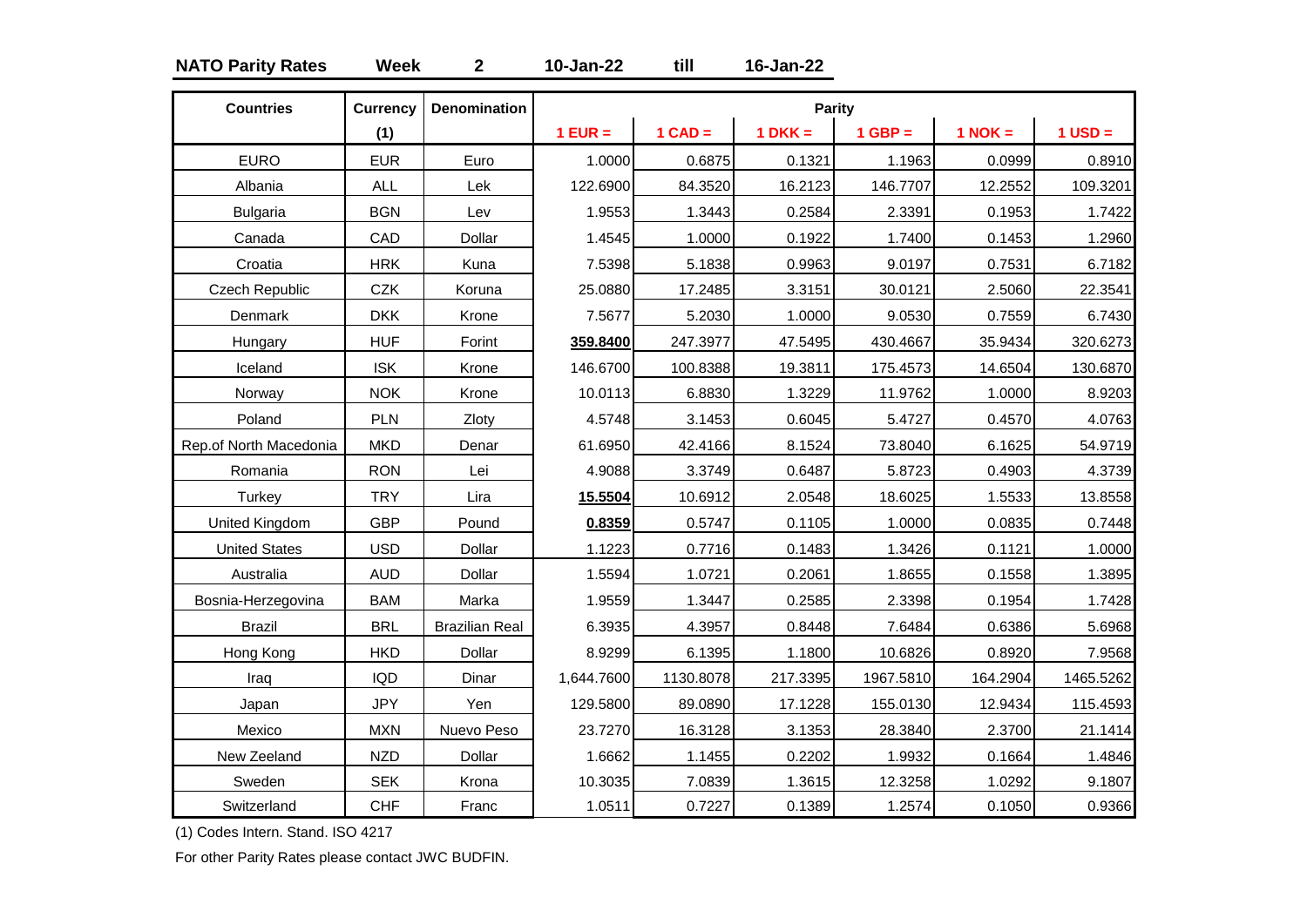# **NATO Parity Rates Week 3 17-Jan-22 till 23-Jan-22**

| <b>Countries</b>       | <b>Currency</b> | <b>Denomination</b>   |            |           | <b>Parity</b> |             |             |           |
|------------------------|-----------------|-----------------------|------------|-----------|---------------|-------------|-------------|-----------|
|                        | (1)             |                       | $1$ EUR =  | $1$ CAD = | $1 DKK =$     | $1$ GBP $=$ | $1$ NOK $=$ | $1$ USD = |
| <b>EURO</b>            | <b>EUR</b>      | Euro                  | 1.0000     | 0.6875    | 0.1321        | 1.1963      | 0.0999      | 0.8910    |
| Albania                | <b>ALL</b>      | Lek                   | 122.6900   | 84.3520   | 16.2123       | 146.7707    | 12.2552     | 109.3201  |
| <b>Bulgaria</b>        | <b>BGN</b>      | Lev                   | 1.9553     | 1.3443    | 0.2584        | 2.3391      | 0.1953      | 1.7422    |
| Canada                 | CAD             | Dollar                | 1.4545     | 1.0000    | 0.1922        | 1.7400      | 0.1453      | 1.2960    |
| Croatia                | <b>HRK</b>      | Kuna                  | 7.5398     | 5.1838    | 0.9963        | 9.0197      | 0.7531      | 6.7182    |
| <b>Czech Republic</b>  | <b>CZK</b>      | Koruna                | 24.4580    | 16.8154   | 3.2319        | 29.2584     | 2.4430      | 21.7927   |
| Denmark                | <b>DKK</b>      | Krone                 | 7.5677     | 5.2030    | 1.0000        | 9.0530      | 0.7559      | 6.7430    |
| Hungary                | <b>HUF</b>      | Forint                | 359.8400   | 247.3977  | 47.5495       | 430.4667    | 35.9434     | 320.6273  |
| Iceland                | <b>ISK</b>      | Krone                 | 146.6700   | 100.8388  | 19.3811       | 175.4573    | 14.6504     | 130.6870  |
| Norway                 | <b>NOK</b>      | Krone                 | 10.0113    | 6.8830    | 1.3229        | 11.9762     | 1.0000      | 8.9203    |
| Poland                 | <b>PLN</b>      | Zloty                 | 4.5748     | 3.1453    | 0.6045        | 5.4727      | 0.4570      | 4.0763    |
| Rep.of North Macedonia | <b>MKD</b>      | Denar                 | 61.6950    | 42.4166   | 8.1524        | 73.8040     | 6.1625      | 54.9719   |
| Romania                | <b>RON</b>      | Lei                   | 4.9088     | 3.3749    | 0.6487        | 5.8723      | 0.4903      | 4.3739    |
| Turkey                 | <b>TRY</b>      | Lira                  | 15.5504    | 10.6912   | 2.0548        | 18.6025     | 1.5533      | 13.8558   |
| <b>United Kingdom</b>  | <b>GBP</b>      | Pound                 | 0.8359     | 0.5747    | 0.1105        | 1.0000      | 0.0835      | 0.7448    |
| <b>United States</b>   | <b>USD</b>      | Dollar                | 1.1223     | 0.7716    | 0.1483        | 1.3426      | 0.1121      | 1.0000    |
| Australia              | <b>AUD</b>      | Dollar                | 1.5594     | 1.0721    | 0.2061        | 1.8655      | 0.1558      | 1.3895    |
| Bosnia-Herzegovina     | <b>BAM</b>      | Marka                 | 1.9559     | 1.3447    | 0.2585        | 2.3398      | 0.1954      | 1.7428    |
| <b>Brazil</b>          | <b>BRL</b>      | <b>Brazilian Real</b> | 6.3935     | 4.3957    | 0.8448        | 7.6484      | 0.6386      | 5.6968    |
| Hong Kong              | <b>HKD</b>      | Dollar                | 8.9299     | 6.1395    | 1.1800        | 10.6826     | 0.8920      | 7.9568    |
| Iraq                   | <b>IQD</b>      | Dinar                 | 1,644.7600 | 1130.8078 | 217.3395      | 1967.5810   | 164.2904    | 1465.5262 |
| Japan                  | <b>JPY</b>      | Yen                   | 129.5800   | 89.0890   | 17.1228       | 155.0130    | 12.9434     | 115.4593  |
| Mexico                 | <b>MXN</b>      | Nuevo Peso            | 23.7270    | 16.3128   | 3.1353        | 28.3840     | 2.3700      | 21.1414   |
| New Zeeland            | <b>NZD</b>      | Dollar                | 1.6662     | 1.1455    | 0.2202        | 1.9932      | 0.1664      | 1.4846    |
| Sweden                 | <b>SEK</b>      | Krona                 | 10.3035    | 7.0839    | 1.3615        | 12.3258     | 1.0292      | 9.1807    |
| Switzerland            | <b>CHF</b>      | Franc                 | 1.0511     | 0.7227    | 0.1389        | 1.2574      | 0.1050      | 0.9366    |

(1) Codes Intern. Stand. ISO 4217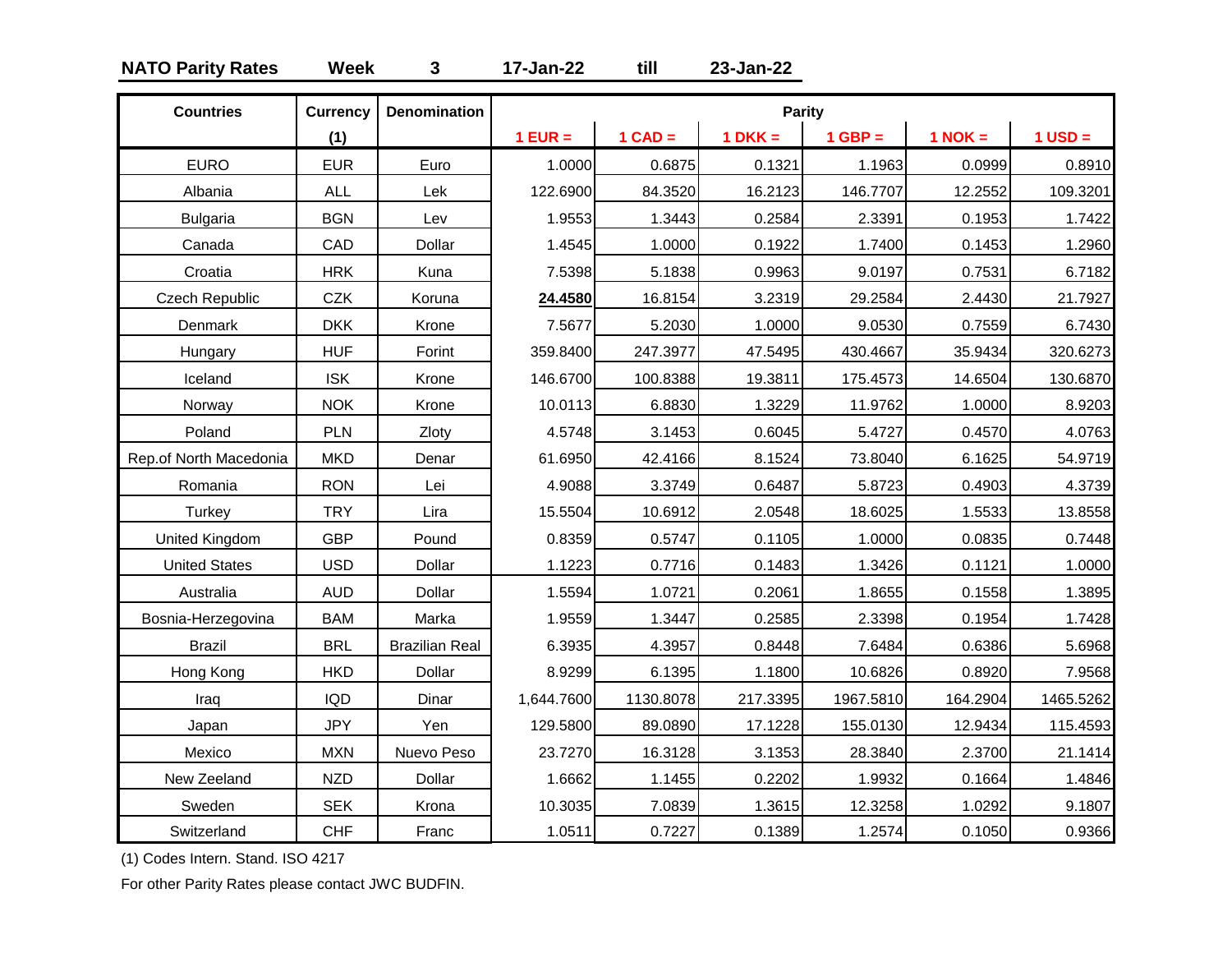# **NATO Parity Rates Week 4 24-Jan-22 till 30-Jan-22**

| <b>Countries</b>       | <b>Currency</b> | <b>Denomination</b>   |            |           | Parity    |           |             |             |
|------------------------|-----------------|-----------------------|------------|-----------|-----------|-----------|-------------|-------------|
|                        | (1)             |                       | $1$ EUR =  | $1$ CAD = | $1 DKK =$ | $1$ GBP = | $1$ NOK $=$ | $1$ USD $=$ |
| <b>EURO</b>            | <b>EUR</b>      | Euro                  | 1.0000     | 0.7063    | 0.1321    | 1.1963    | 0.0999      | 0.8910      |
| Albania                | <b>ALL</b>      | Lek                   | 122.6900   | 86.6577   | 16.2123   | 146.7707  | 12.2552     | 109.3201    |
| <b>Bulgaria</b>        | <b>BGN</b>      | Lev                   | 1.9553     | 1.3811    | 0.2584    | 2.3391    | 0.1953      | 1.7422      |
| Canada                 | CAD             | Dollar                | 1.4158     | 1.0000    | 0.1871    | 1.6937    | 0.1414      | 1.2615      |
| Croatia                | <b>HRK</b>      | Kuna                  | 7.5398     | 5.3255    | 0.9963    | 9.0197    | 0.7531      | 6.7182      |
| <b>Czech Republic</b>  | <b>CZK</b>      | Koruna                | 24.4580    | 17.2750   | 3.2319    | 29.2584   | 2.4430      | 21.7927     |
| Denmark                | <b>DKK</b>      | Krone                 | 7.5677     | 5.3452    | 1.0000    | 9.0530    | 0.7559      | 6.7430      |
| Hungary                | <b>HUF</b>      | Forint                | 359.8400   | 254.1602  | 47.5495   | 430.4667  | 35.9434     | 320.6273    |
| Iceland                | <b>ISK</b>      | Krone                 | 146.6700   | 103.5951  | 19.3811   | 175.4573  | 14.6504     | 130.6870    |
| Norway                 | <b>NOK</b>      | Krone                 | 10.0113    | 7.0711    | 1.3229    | 11.9762   | 1.0000      | 8.9203      |
| Poland                 | PLN             | Zloty                 | 4.5748     | 3.2312    | 0.6045    | 5.4727    | 0.4570      | 4.0763      |
| Rep.of North Macedonia | <b>MKD</b>      | Denar                 | 61.6950    | 43.5761   | 8.1524    | 73.8040   | 6.1625      | 54.9719     |
| Romania                | <b>RON</b>      | Lei                   | 4.9088     | 3.4672    | 0.6487    | 5.8723    | 0.4903      | 4.3739      |
| Turkey                 | <b>TRY</b>      | Lira                  | 15.5504    | 10.9835   | 2.0548    | 18.6025   | 1.5533      | 13.8558     |
| United Kingdom         | <b>GBP</b>      | Pound                 | 0.8359     | 0.5904    | 0.1105    | 1.0000    | 0.0835      | 0.7448      |
| <b>United States</b>   | <b>USD</b>      | Dollar                | 1.1223     | 0.7927    | 0.1483    | 1.3426    | 0.1121      | 1.0000      |
| Australia              | <b>AUD</b>      | Dollar                | 1.5594     | 1.1014    | 0.2061    | 1.8655    | 0.1558      | 1.3895      |
| Bosnia-Herzegovina     | <b>BAM</b>      | Marka                 | 1.9559     | 1.3815    | 0.2585    | 2.3398    | 0.1954      | 1.7428      |
| <b>Brazil</b>          | <b>BRL</b>      | <b>Brazilian Real</b> | 6.1621     | 4.3524    | 0.8143    | 7.3716    | 0.6155      | 5.4906      |
| Hong Kong              | <b>HKD</b>      | Dollar                | 8.9299     | 6.3073    | 1.1800    | 10.6826   | 0.8920      | 7.9568      |
| Iraq                   | <b>IQD</b>      | Dinar                 | 1,644.7600 | 1161.7178 | 217.3395  | 1967.5810 | 164.2904    | 1465.5262   |
| Japan                  | <b>JPY</b>      | Yen                   | 129.5800   | 91.5242   | 17.1228   | 155.0130  | 12.9434     | 115.4593    |
| Mexico                 | <b>MXN</b>      | Nuevo Peso            | 23.1684    | 16.3642   | 3.0615    | 27.7157   | 2.3142      | 20.6437     |
| New Zeeland            | <b>NZD</b>      | Dollar                | 1.6662     | 1.1769    | 0.2202    | 1.9932    | 0.1664      | 1.4846      |
| Sweden                 | <b>SEK</b>      | Krona                 | 10.3035    | 7.2775    | 1.3615    | 12.3258   | 1.0292      | 9.1807      |
| Switzerland            | <b>CHF</b>      | Franc                 | 1.0511     | 0.7424    | 0.1389    | 1.2574    | 0.1050      | 0.9366      |

(1) Codes Intern. Stand. ISO 4217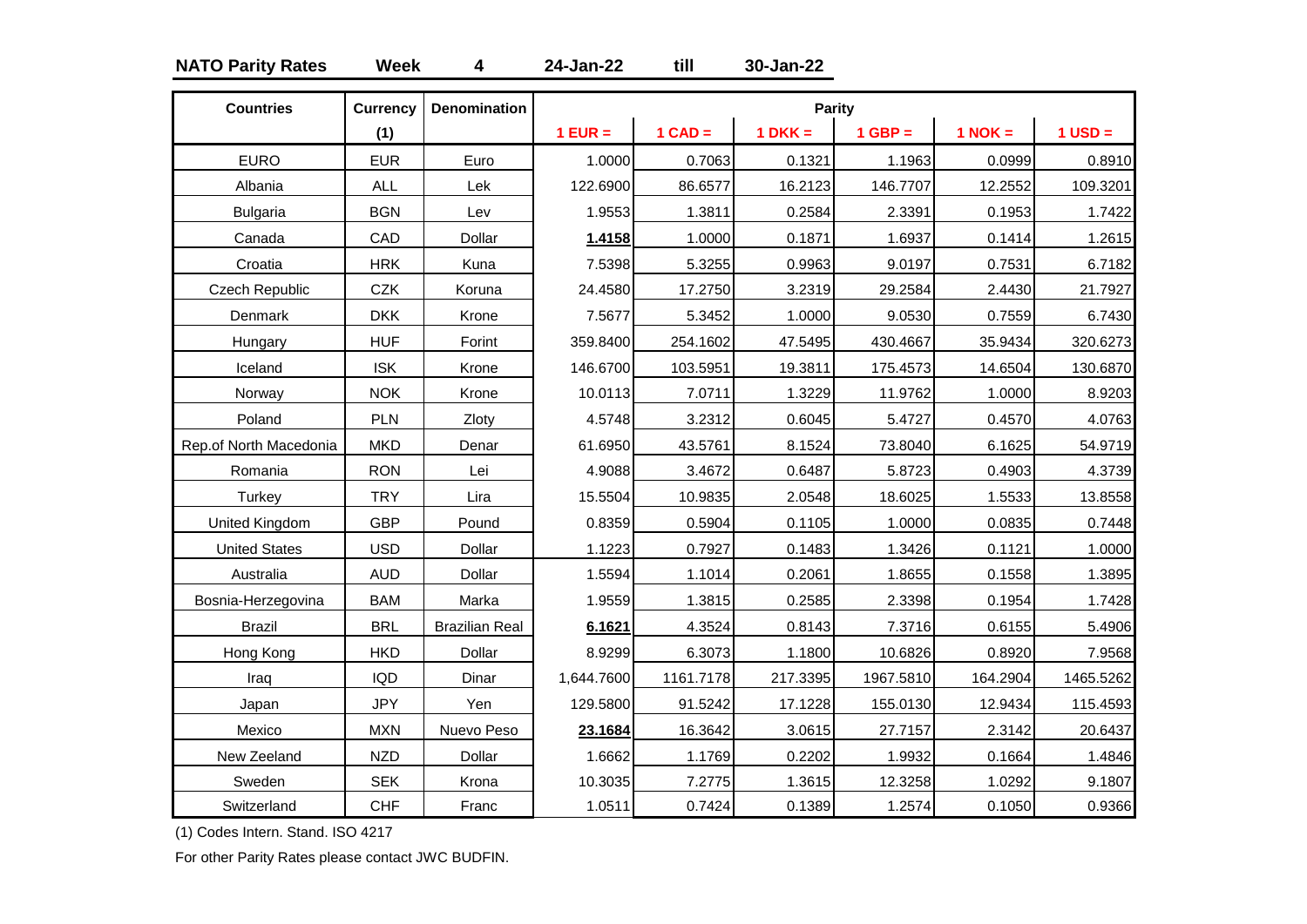# **NATO Parity Rates Week 5 31-Jan-22 till 6-Feb-22**

| <b>Countries</b>       | <b>Currency</b> | <b>Denomination</b>   |            |           | Parity    |           |             |           |
|------------------------|-----------------|-----------------------|------------|-----------|-----------|-----------|-------------|-----------|
|                        | (1)             |                       | $1$ EUR =  | $1$ CAD = | $1 DKK =$ | $1$ GBP = | $1$ NOK $=$ | $1$ USD = |
| <b>EURO</b>            | <b>EUR</b>      | Euro                  | 1.0000     | 0.7063    | 0.1321    | 1.1963    | 0.0999      | 0.8910    |
| Albania                | <b>ALL</b>      | Lek                   | 122.6900   | 86.6577   | 16.2123   | 146.7707  | 12.2552     | 109.3201  |
| <b>Bulgaria</b>        | <b>BGN</b>      | Lev                   | 1.9553     | 1.3811    | 0.2584    | 2.3391    | 0.1953      | 1.7422    |
| Canada                 | CAD             | Dollar                | 1.4158     | 1.0000    | 0.1871    | 1.6937    | 0.1414      | 1.2615    |
| Croatia                | <b>HRK</b>      | Kuna                  | 7.5398     | 5.3255    | 0.9963    | 9.0197    | 0.7531      | 6.7182    |
| Czech Republic         | <b>CZK</b>      | Koruna                | 24.4580    | 17.2750   | 3.2319    | 29.2584   | 2.4430      | 21.7927   |
| Denmark                | <b>DKK</b>      | Krone                 | 7.5677     | 5.3452    | 1.0000    | 9.0530    | 0.7559      | 6.7430    |
| Hungary                | <b>HUF</b>      | Forint                | 359.8400   | 254.1602  | 47.5495   | 430.4667  | 35.9434     | 320.6273  |
| Iceland                | <b>ISK</b>      | Krone                 | 146.6700   | 103.5951  | 19.3811   | 175.4573  | 14.6504     | 130.6870  |
| Norway                 | <b>NOK</b>      | Krone                 | 10.0113    | 7.0711    | 1.3229    | 11.9762   | 1.0000      | 8.9203    |
| Poland                 | PLN             | Zloty                 | 4.5748     | 3.2312    | 0.6045    | 5.4727    | 0.4570      | 4.0763    |
| Rep.of North Macedonia | <b>MKD</b>      | Denar                 | 61.6950    | 43.5761   | 8.1524    | 73.8040   | 6.1625      | 54.9719   |
| Romania                | <b>RON</b>      | Lei                   | 4.9088     | 3.4672    | 0.6487    | 5.8723    | 0.4903      | 4.3739    |
| Turkey                 | <b>TRY</b>      | Lira                  | 15.1946    | 10.7322   | 2.0078    | 18.1769   | 1.5177      | 13.5388   |
| <b>United Kingdom</b>  | <b>GBP</b>      | Pound                 | 0.8359     | 0.5904    | 0.1105    | 1.0000    | 0.0835      | 0.7448    |
| <b>United States</b>   | <b>USD</b>      | Dollar                | 1.1223     | 0.7927    | 0.1483    | 1.3426    | 0.1121      | 1.0000    |
| Australia              | <b>AUD</b>      | Dollar                | 1.5594     | 1.1014    | 0.2061    | 1.8655    | 0.1558      | 1.3895    |
| Bosnia-Herzegovina     | <b>BAM</b>      | Marka                 | 1.9559     | 1.3815    | 0.2585    | 2.3398    | 0.1954      | 1.7428    |
| <b>Brazil</b>          | <b>BRL</b>      | <b>Brazilian Real</b> | 6.0159     | 4.2491    | 0.7949    | 7.1967    | 0.6009      | 5.3603    |
| Hong Kong              | <b>HKD</b>      | Dollar                | 8.6951     | 6.1415    | 1.1490    | 10.4017   | 0.8685      | 7.7476    |
| Iraq                   | <b>IQD</b>      | Dinar                 | 1,644.7600 | 1161.7178 | 217.3395  | 1967.5810 | 164.2904    | 1465.5262 |
| Japan                  | <b>JPY</b>      | Yen                   | 129.5800   | 91.5242   | 17.1228   | 155.0130  | 12.9434     | 115.4593  |
| Mexico                 | <b>MXN</b>      | Nuevo Peso            | 23.1684    | 16.3642   | 3.0615    | 27.7157   | 2.3142      | 20.6437   |
| New Zeeland            | <b>NZD</b>      | Dollar                | 1.6662     | 1.1769    | 0.2202    | 1.9932    | 0.1664      | 1.4846    |
| Sweden                 | <b>SEK</b>      | Krona                 | 10.3035    | 7.2775    | 1.3615    | 12.3258   | 1.0292      | 9.1807    |
| Switzerland            | <b>CHF</b>      | Franc                 | 1.0511     | 0.7424    | 0.1389    | 1.2574    | 0.1050      | 0.9366    |

(1) Codes Intern. Stand. ISO 4217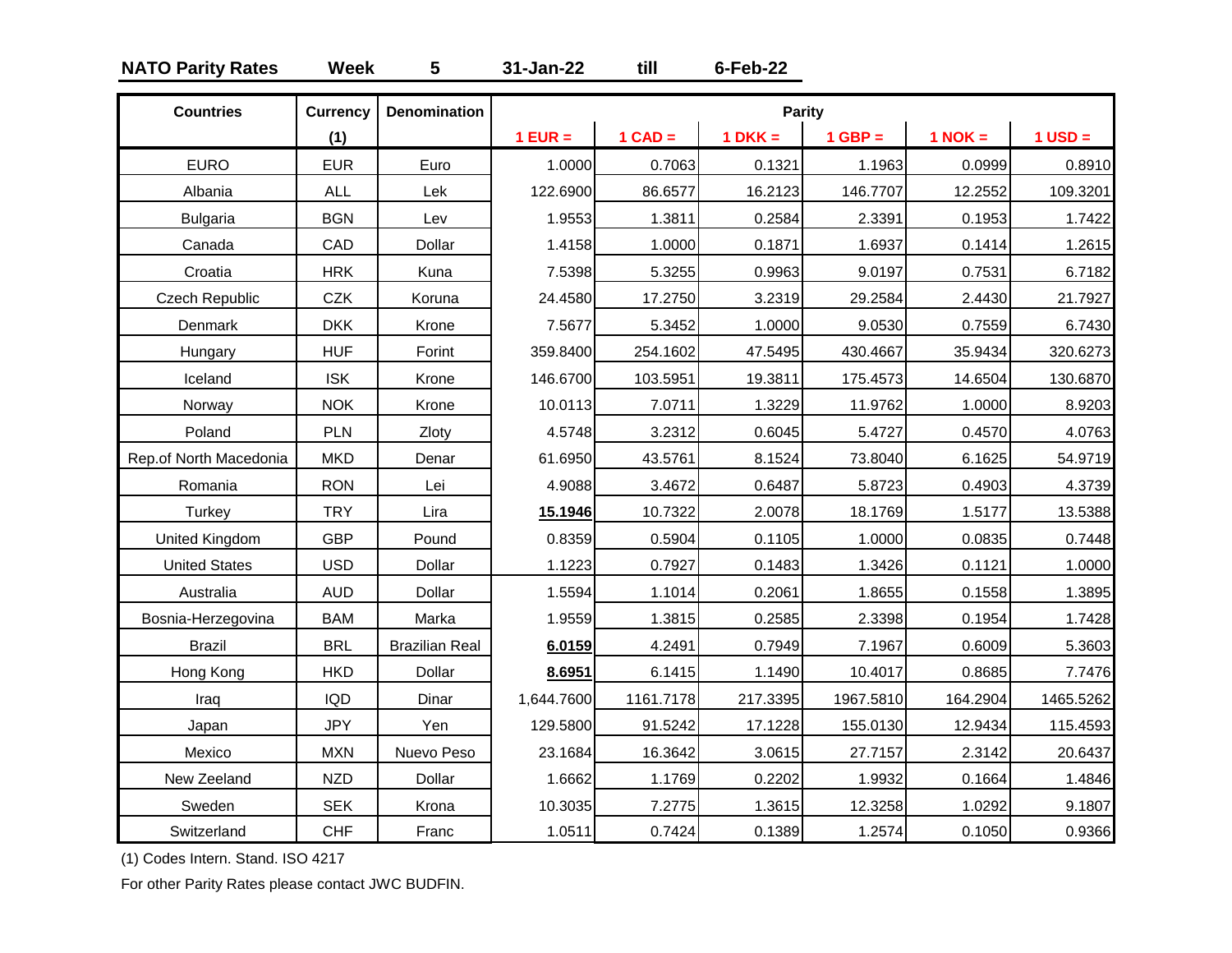# **NATO Parity Rates Week 6 7-Feb-22 till 13-Feb-22**

| <b>Countries</b>       | <b>Currency</b> | <b>Denomination</b>   |            |           | Parity    |           |             |             |
|------------------------|-----------------|-----------------------|------------|-----------|-----------|-----------|-------------|-------------|
|                        | (1)             |                       | $1$ EUR =  | $1$ CAD = | $1 DKK =$ | $1$ GBP = | $1$ NOK $=$ | $1$ USD $=$ |
| <b>EURO</b>            | <b>EUR</b>      | Euro                  | 1.0000     | 0.7063    | 0.1321    | 1.1963    | 0.0999      | 0.8910      |
| Albania                | <b>ALL</b>      | Lek                   | 122.6900   | 86.6577   | 16.2123   | 146.7707  | 12.2552     | 109.3201    |
| <b>Bulgaria</b>        | <b>BGN</b>      | Lev                   | 1.9553     | 1.3811    | 0.2584    | 2.3391    | 0.1953      | 1.7422      |
| Canada                 | CAD             | Dollar                | 1.4158     | 1.0000    | 0.1871    | 1.6937    | 0.1414      | 1.2615      |
| Croatia                | <b>HRK</b>      | Kuna                  | 7.5398     | 5.3255    | 0.9963    | 9.0197    | 0.7531      | 6.7182      |
| <b>Czech Republic</b>  | <b>CZK</b>      | Koruna                | 24.4580    | 17.2750   | 3.2319    | 29.2584   | 2.4430      | 21.7927     |
| Denmark                | <b>DKK</b>      | Krone                 | 7.5677     | 5.3452    | 1.0000    | 9.0530    | 0.7559      | 6.7430      |
| Hungary                | <b>HUF</b>      | Forint                | 359.8400   | 254.1602  | 47.5495   | 430.4667  | 35.9434     | 320.6273    |
| Iceland                | <b>ISK</b>      | Krone                 | 143.2000   | 101.1442  | 18.9225   | 171.3062  | 14.3038     | 127.5951    |
| Norway                 | <b>NOK</b>      | Krone                 | 10.0113    | 7.0711    | 1.3229    | 11.9762   | 1.0000      | 8.9203      |
| Poland                 | PLN             | Zloty                 | 4.5748     | 3.2312    | 0.6045    | 5.4727    | 0.4570      | 4.0763      |
| Rep.of North Macedonia | <b>MKD</b>      | Denar                 | 61.6950    | 43.5761   | 8.1524    | 73.8040   | 6.1625      | 54.9719     |
| Romania                | <b>RON</b>      | Lei                   | 4.9088     | 3.4672    | 0.6487    | 5.8723    | 0.4903      | 4.3739      |
| Turkey                 | <b>TRY</b>      | Lira                  | 15.1946    | 10.7322   | 2.0078    | 18.1769   | 1.5177      | 13.5388     |
| United Kingdom         | <b>GBP</b>      | Pound                 | 0.8359     | 0.5904    | 0.1105    | 1.0000    | 0.0835      | 0.7448      |
| <b>United States</b>   | <b>USD</b>      | Dollar                | 1.1223     | 0.7927    | 0.1483    | 1.3426    | 0.1121      | 1.0000      |
| Australia              | <b>AUD</b>      | Dollar                | 1.5594     | 1.1014    | 0.2061    | 1.8655    | 0.1558      | 1.3895      |
| Bosnia-Herzegovina     | <b>BAM</b>      | Marka                 | 1.9559     | 1.3815    | 0.2585    | 2.3398    | 0.1954      | 1.7428      |
| <b>Brazil</b>          | <b>BRL</b>      | <b>Brazilian Real</b> | 6.0159     | 4.2491    | 0.7949    | 7.1967    | 0.6009      | 5.3603      |
| Hong Kong              | <b>HKD</b>      | Dollar                | 8.6951     | 6.1415    | 1.1490    | 10.4017   | 0.8685      | 7.7476      |
| Iraq                   | <b>IQD</b>      | Dinar                 | 1,644.7600 | 1161.7178 | 217.3395  | 1967.5810 | 164.2904    | 1465.5262   |
| Japan                  | <b>JPY</b>      | Yen                   | 129.5800   | 91.5242   | 17.1228   | 155.0130  | 12.9434     | 115.4593    |
| Mexico                 | <b>MXN</b>      | Nuevo Peso            | 23.1684    | 16.3642   | 3.0615    | 27.7157   | 2.3142      | 20.6437     |
| New Zeeland            | <b>NZD</b>      | Dollar                | 1.6662     | 1.1769    | 0.2202    | 1.9932    | 0.1664      | 1.4846      |
| Sweden                 | <b>SEK</b>      | Krona                 | 10.3035    | 7.2775    | 1.3615    | 12.3258   | 1.0292      | 9.1807      |
| Switzerland            | <b>CHF</b>      | Franc                 | 1.0511     | 0.7424    | 0.1389    | 1.2574    | 0.1050      | 0.9366      |

(1) Codes Intern. Stand. ISO 4217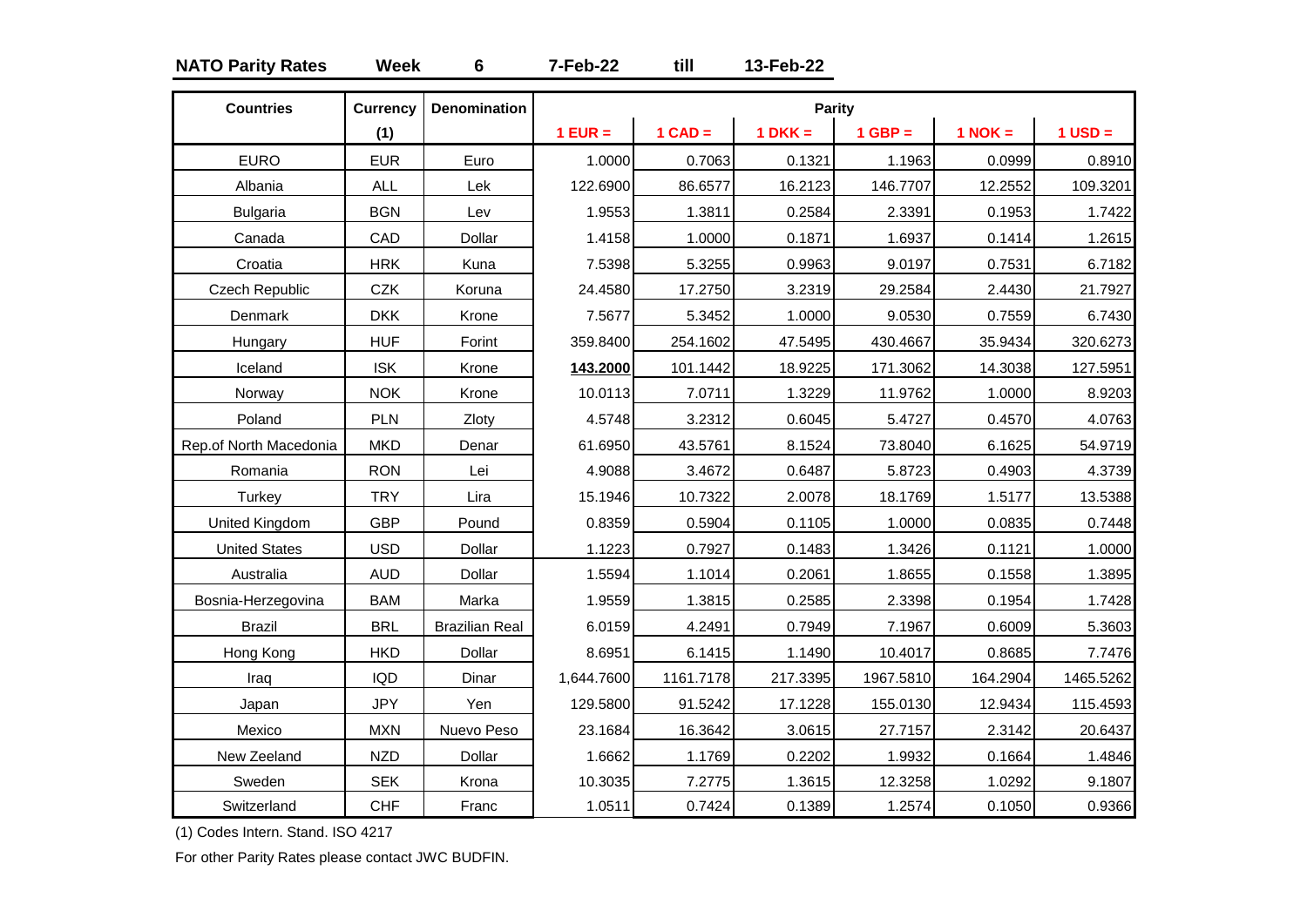# **NATO Parity Rates Week 14-Feb-22 till 20-Feb-22**

| <b>Countries</b>       | <b>Currency</b> | <b>Denomination</b>   |            |           | <b>Parity</b> |           |             |             |
|------------------------|-----------------|-----------------------|------------|-----------|---------------|-----------|-------------|-------------|
|                        | (1)             |                       | $1$ EUR =  | $1$ CAD = | $1 DKK =$     | $1$ GBP = | $1$ NOK $=$ | $1$ USD $=$ |
| <b>EURO</b>            | <b>EUR</b>      | Euro                  | 1.0000     | 0.6898    | 0.1321        | 1.1963    | 0.0999      | 0.8910      |
| Albania                | <b>ALL</b>      | Lek                   | 122.6900   | 84.6255   | 16.2123       | 146.7707  | 12.2552     | 109.3201    |
| <b>Bulgaria</b>        | <b>BGN</b>      | Lev                   | 1.9553     | 1.3487    | 0.2584        | 2.3391    | 0.1953      | 1.7422      |
| Canada                 | CAD             | Dollar                | 1.4498     | 1.0000    | 0.1916        | 1.7344    | 0.1448      | 1.2918      |
| Croatia                | <b>HRK</b>      | Kuna                  | 7.5398     | 5.2006    | 0.9963        | 9.0197    | 0.7531      | 6.7182      |
| Czech Republic         | <b>CZK</b>      | Koruna                | 24.4580    | 16.8699   | 3.2319        | 29.2584   | 2.4430      | 21.7927     |
| Denmark                | <b>DKK</b>      | Krone                 | 7.5677     | 5.2198    | 1.0000        | 9.0530    | 0.7559      | 6.7430      |
| Hungary                | <b>HUF</b>      | Forint                | 359.8400   | 248.1998  | 47.5495       | 430.4667  | 35.9434     | 320.6273    |
| Iceland                | <b>ISK</b>      | Krone                 | 143.2000   | 98.7722   | 18.9225       | 171.3062  | 14.3038     | 127.5951    |
| Norway                 | <b>NOK</b>      | Krone                 | 10.0113    | 6.9053    | 1.3229        | 11.9762   | 1.0000      | 8.9203      |
| Poland                 | PLN             | Zloty                 | 4.5748     | 3.1555    | 0.6045        | 5.4727    | 0.4570      | 4.0763      |
| Rep.of North Macedonia | <b>MKD</b>      | Denar                 | 61.6950    | 42.5541   | 8.1524        | 73.8040   | 6.1625      | 54.9719     |
| Romania                | <b>RON</b>      | Lei                   | 4.9088     | 3.3858    | 0.6487        | 5.8723    | 0.4903      | 4.3739      |
| Turkey                 | <b>TRY</b>      | Lira                  | 15.1946    | 10.4805   | 2.0078        | 18.1769   | 1.5177      | 13.5388     |
| United Kingdom         | <b>GBP</b>      | Pound                 | 0.8359     | 0.5766    | 0.1105        | 1.0000    | 0.0835      | 0.7448      |
| <b>United States</b>   | <b>USD</b>      | Dollar                | 1.1223     | 0.7741    | 0.1483        | 1.3426    | 0.1121      | 1.0000      |
| Australia              | <b>AUD</b>      | Dollar                | 1.5594     | 1.0756    | 0.2061        | 1.8655    | 0.1558      | 1.3895      |
| Bosnia-Herzegovina     | <b>BAM</b>      | Marka                 | 1.9559     | 1.3491    | 0.2585        | 2.3398    | 0.1954      | 1.7428      |
| <b>Brazil</b>          | <b>BRL</b>      | <b>Brazilian Real</b> | 6.0159     | 4.1495    | 0.7949        | 7.1967    | 0.6009      | 5.3603      |
| Hong Kong              | <b>HKD</b>      | Dollar                | 8.9142     | 6.1486    | 1.1779        | 10.6638   | 0.8904      | 7.9428      |
| Iraq                   | <b>IQD</b>      | Dinar                 | 1,644.7600 | 1134.4737 | 217.3395      | 1967.5810 | 164.2904    | 1465.5262   |
| Japan                  | <b>JPY</b>      | Yen                   | 129.5800   | 89.3778   | 17.1228       | 155.0130  | 12.9434     | 115.4593    |
| Mexico                 | <b>MXN</b>      | Nuevo Peso            | 23.1684    | 15.9804   | 3.0615        | 27.7157   | 2.3142      | 20.6437     |
| New Zeeland            | <b>NZD</b>      | Dollar                | 1.7076     | 1.1778    | 0.2256        | 2.0428    | 0.1706      | 1.5215      |
| Sweden                 | <b>SEK</b>      | Krona                 | 10.3035    | 7.1068    | 1.3615        | 12.3258   | 1.0292      | 9.1807      |
| Switzerland            | <b>CHF</b>      | Franc                 | 1.0511     | 0.7250    | 0.1389        | 1.2574    | 0.1050      | 0.9366      |

(1) Codes Intern. Stand. ISO 4217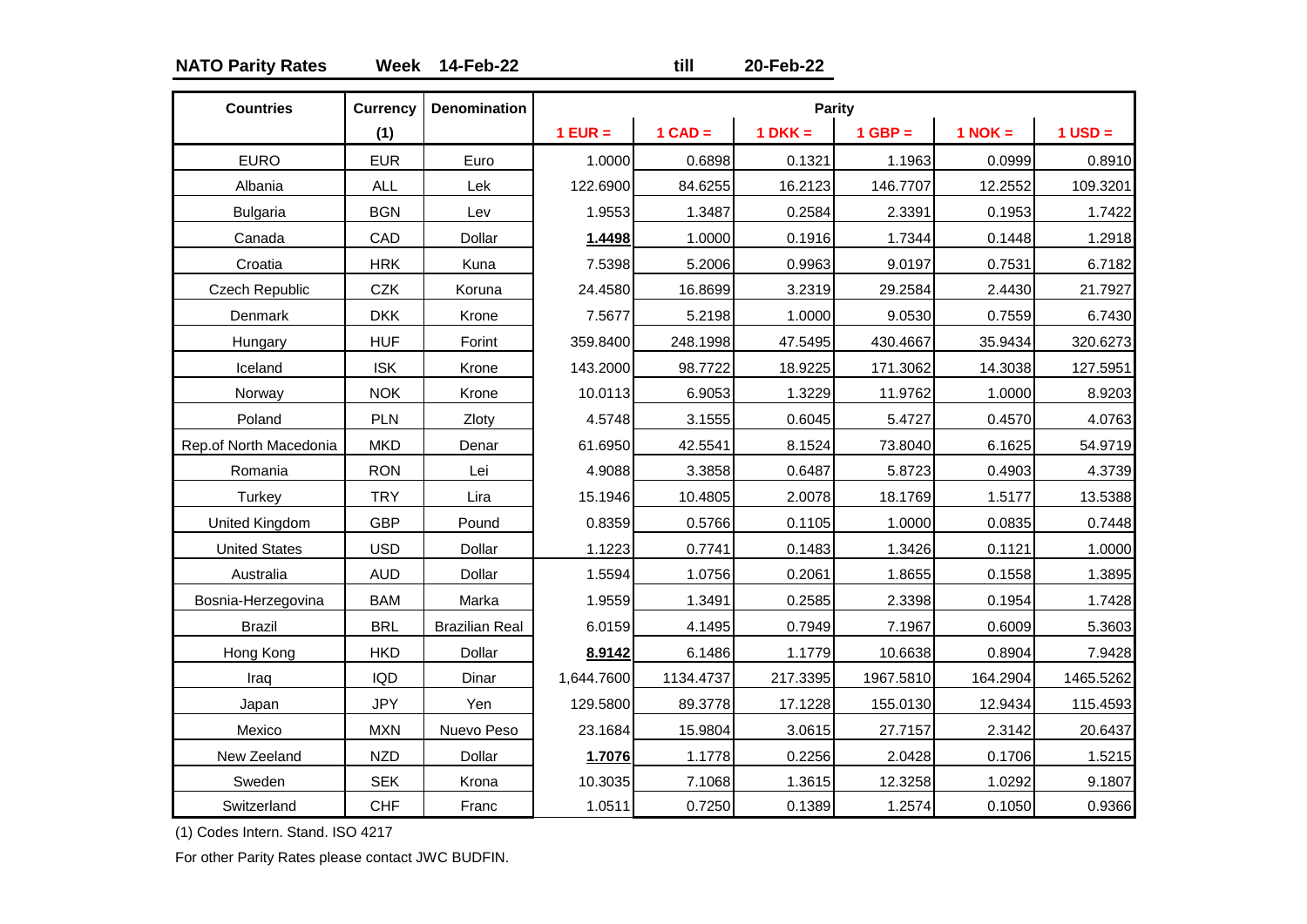# **NATO Parity Rates Week 8 21-Feb-22 till 27-Feb-22**

| <b>Countries</b>       | <b>Currency</b> | <b>Denomination</b>   |            |           | <b>Parity</b> |           |             |             |
|------------------------|-----------------|-----------------------|------------|-----------|---------------|-----------|-------------|-------------|
|                        | (1)             |                       | $1$ EUR =  | $1$ CAD = | $1 DKK =$     | $1$ GBP = | $1$ NOK $=$ | $1$ USD $=$ |
| <b>EURO</b>            | <b>EUR</b>      | Euro                  | 1.0000     | 0.6898    | 0.1321        | 1.1963    | 0.0999      | 0.8910      |
| Albania                | <b>ALL</b>      | Lek                   | 122.6900   | 84.6255   | 16.2123       | 146.7707  | 12.2552     | 109.3201    |
| <b>Bulgaria</b>        | <b>BGN</b>      | Lev                   | 1.9553     | 1.3487    | 0.2584        | 2.3391    | 0.1953      | 1.7422      |
| Canada                 | CAD             | Dollar                | 1.4498     | 1.0000    | 0.1916        | 1.7344    | 0.1448      | 1.2918      |
| Croatia                | <b>HRK</b>      | Kuna                  | 7.5398     | 5.2006    | 0.9963        | 9.0197    | 0.7531      | 6.7182      |
| <b>Czech Republic</b>  | <b>CZK</b>      | Koruna                | 24.4580    | 16.8699   | 3.2319        | 29.2584   | 2.4430      | 21.7927     |
| Denmark                | <b>DKK</b>      | Krone                 | 7.5677     | 5.2198    | 1.0000        | 9.0530    | 0.7559      | 6.7430      |
| Hungary                | <b>HUF</b>      | Forint                | 359.8400   | 248.1998  | 47.5495       | 430.4667  | 35.9434     | 320.6273    |
| Iceland                | <b>ISK</b>      | Krone                 | 143.2000   | 98.7722   | 18.9225       | 171.3062  | 14.3038     | 127.5951    |
| Norway                 | <b>NOK</b>      | Krone                 | 10.0113    | 6.9053    | 1.3229        | 11.9762   | 1.0000      | 8.9203      |
| Poland                 | PLN             | Zloty                 | 4.5748     | 3.1555    | 0.6045        | 5.4727    | 0.4570      | 4.0763      |
| Rep.of North Macedonia | <b>MKD</b>      | Denar                 | 61.6950    | 42.5541   | 8.1524        | 73.8040   | 6.1625      | 54.9719     |
| Romania                | <b>RON</b>      | Lei                   | 4.9088     | 3.3858    | 0.6487        | 5.8723    | 0.4903      | 4.3739      |
| Turkey                 | <b>TRY</b>      | Lira                  | 15.1946    | 10.4805   | 2.0078        | 18.1769   | 1.5177      | 13.5388     |
| United Kingdom         | <b>GBP</b>      | Pound                 | 0.8359     | 0.5766    | 0.1105        | 1.0000    | 0.0835      | 0.7448      |
| <b>United States</b>   | <b>USD</b>      | Dollar                | 1.1223     | 0.7741    | 0.1483        | 1.3426    | 0.1121      | 1.0000      |
| Australia              | <b>AUD</b>      | Dollar                | 1.5594     | 1.0756    | 0.2061        | 1.8655    | 0.1558      | 1.3895      |
| Bosnia-Herzegovina     | <b>BAM</b>      | Marka                 | 1.9559     | 1.3491    | 0.2585        | 2.3398    | 0.1954      | 1.7428      |
| <b>Brazil</b>          | <b>BRL</b>      | <b>Brazilian Real</b> | 5.8495     | 4.0347    | 0.7730        | 6.9976    | 0.5843      | 5.2121      |
| Hong Kong              | <b>HKD</b>      | Dollar                | 8.9142     | 6.1486    | 1.1779        | 10.6638   | 0.8904      | 7.9428      |
| Iraq                   | <b>IQD</b>      | Dinar                 | 1,644.7600 | 1134.4737 | 217.3395      | 1967.5810 | 164.2904    | 1465.5262   |
| Japan                  | <b>JPY</b>      | Yen                   | 129.5800   | 89.3778   | 17.1228       | 155.0130  | 12.9434     | 115.4593    |
| Mexico                 | <b>MXN</b>      | Nuevo Peso            | 23.1684    | 15.9804   | 3.0615        | 27.7157   | 2.3142      | 20.6437     |
| New Zeeland            | <b>NZD</b>      | Dollar                | 1.7076     | 1.1778    | 0.2256        | 2.0428    | 0.1706      | 1.5215      |
| Sweden                 | <b>SEK</b>      | Krona                 | 10.5930    | 7.3065    | 1.3998        | 12.6721   | 1.0581      | 9.4387      |
| Switzerland            | <b>CHF</b>      | Franc                 | 1.0511     | 0.7250    | 0.1389        | 1.2574    | 0.1050      | 0.9366      |

(1) Codes Intern. Stand. ISO 4217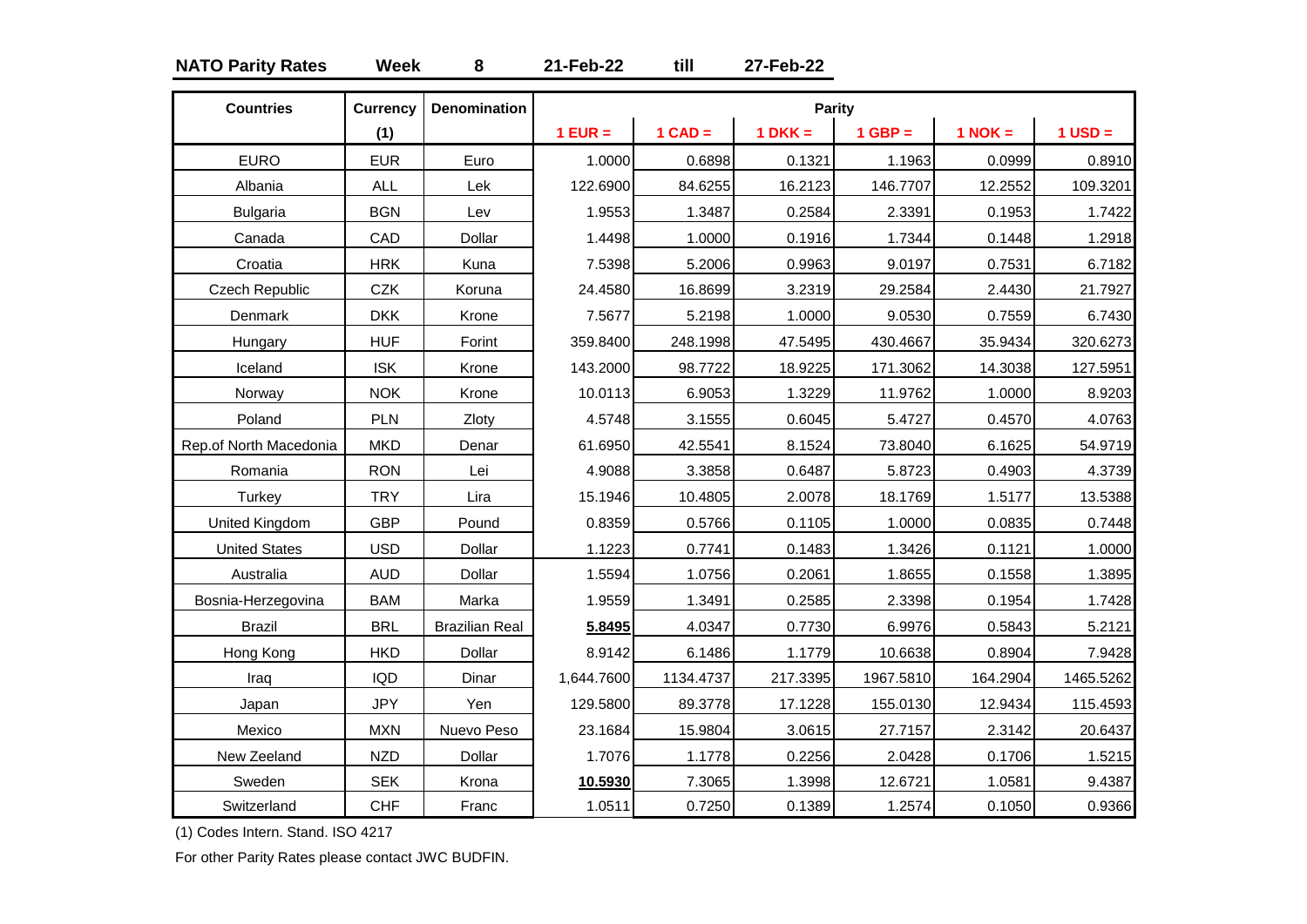# **NATO Parity Rates Week 9 28-Feb-22 till 6-Mar-22**

| <b>Countries</b>       | <b>Currency</b> | <b>Denomination</b>   |            |           | <b>Parity</b> |           |             |             |
|------------------------|-----------------|-----------------------|------------|-----------|---------------|-----------|-------------|-------------|
|                        | (1)             |                       | $1$ EUR =  | $1$ CAD = | $1$ DKK =     | $1$ GBP = | $1$ NOK $=$ | $1$ USD $=$ |
| <b>EURO</b>            | <b>EUR</b>      | Euro                  | 1.0000     | 0.6898    | 0.1321        | 1.1963    | 0.0999      | 0.8910      |
| Albania                | <b>ALL</b>      | Lek                   | 122.6900   | 84.6255   | 16.2123       | 146.7707  | 12.2552     | 109.3201    |
| <b>Bulgaria</b>        | <b>BGN</b>      | Lev                   | 1.9553     | 1.3487    | 0.2584        | 2.3391    | 0.1953      | 1.7422      |
| Canada                 | CAD             | Dollar                | 1.4498     | 1.0000    | 0.1916        | 1.7344    | 0.1448      | 1.2918      |
| Croatia                | <b>HRK</b>      | Kuna                  | 7.5398     | 5.2006    | 0.9963        | 9.0197    | 0.7531      | 6.7182      |
| <b>Czech Republic</b>  | <b>CZK</b>      | Koruna                | 25.0900    | 17.3058   | 3.3154        | 30.0145   | 2.5062      | 22.3559     |
| Denmark                | <b>DKK</b>      | Krone                 | 7.5677     | 5.2198    | 1.0000        | 9.0530    | 0.7559      | 6.7430      |
| Hungary                | <b>HUF</b>      | Forint                | 368.6300   | 254.2627  | 48.7110       | 440.9819  | 36.8214     | 328.4594    |
| Iceland                | <b>ISK</b>      | Krone                 | 143.2000   | 98.7722   | 18.9225       | 171.3062  | 14.3038     | 127.5951    |
| Norway                 | <b>NOK</b>      | Krone                 | 10.0113    | 6.9053    | 1.3229        | 11.9762   | 1.0000      | 8.9203      |
| Poland                 | PLN             | Zloty                 | 4.5748     | 3.1555    | 0.6045        | 5.4727    | 0.4570      | 4.0763      |
| Rep.of North Macedonia | <b>MKD</b>      | Denar                 | 61.6950    | 42.5541   | 8.1524        | 73.8040   | 6.1625      | 54.9719     |
| Romania                | <b>RON</b>      | Lei                   | 4.9088     | 3.3858    | 0.6487        | 5.8723    | 0.4903      | 4.3739      |
| Turkey                 | <b>TRY</b>      | Lira                  | 16.0525    | 11.0722   | 2.1212        | 19.2032   | 1.6034      | 14.3032     |
| United Kingdom         | <b>GBP</b>      | Pound                 | 0.8359     | 0.5766    | 0.1105        | 1.0000    | 0.0835      | 0.7448      |
| <b>United States</b>   | <b>USD</b>      | Dollar                | 1.1223     | 0.7741    | 0.1483        | 1.3426    | 0.1121      | 1.0000      |
| Australia              | <b>AUD</b>      | Dollar                | 1.5594     | 1.0756    | 0.2061        | 1.8655    | 0.1558      | 1.3895      |
| Bosnia-Herzegovina     | <b>BAM</b>      | Marka                 | 1.9559     | 1.3491    | 0.2585        | 2.3398    | 0.1954      | 1.7428      |
| <b>Brazil</b>          | <b>BRL</b>      | <b>Brazilian Real</b> | 5.6874     | 3.9229    | 0.7515        | 6.8037    | 0.5681      | 5.0676      |
| Hong Kong              | <b>HKD</b>      | Dollar                | 8.9142     | 6.1486    | 1.1779        | 10.6638   | 0.8904      | 7.9428      |
| Iraq                   | <b>IQD</b>      | Dinar                 | 1,644.7600 | 1134.4737 | 217.3395      | 1967.5810 | 164.2904    | 1465.5262   |
| Japan                  | <b>JPY</b>      | Yen                   | 129.5800   | 89.3778   | 17.1228       | 155.0130  | 12.9434     | 115.4593    |
| Mexico                 | <b>MXN</b>      | Nuevo Peso            | 23.1684    | 15.9804   | 3.0615        | 27.7157   | 2.3142      | 20.6437     |
| New Zeeland            | <b>NZD</b>      | Dollar                | 1.7076     | 1.1778    | 0.2256        | 2.0428    | 0.1706      | 1.5215      |
| Sweden                 | <b>SEK</b>      | Krona                 | 10.5930    | 7.3065    | 1.3998        | 12.6721   | 1.0581      | 9.4387      |
| Switzerland            | <b>CHF</b>      | Franc                 | 1.0511     | 0.7250    | 0.1389        | 1.2574    | 0.1050      | 0.9366      |

(1) Codes Intern. Stand. ISO 4217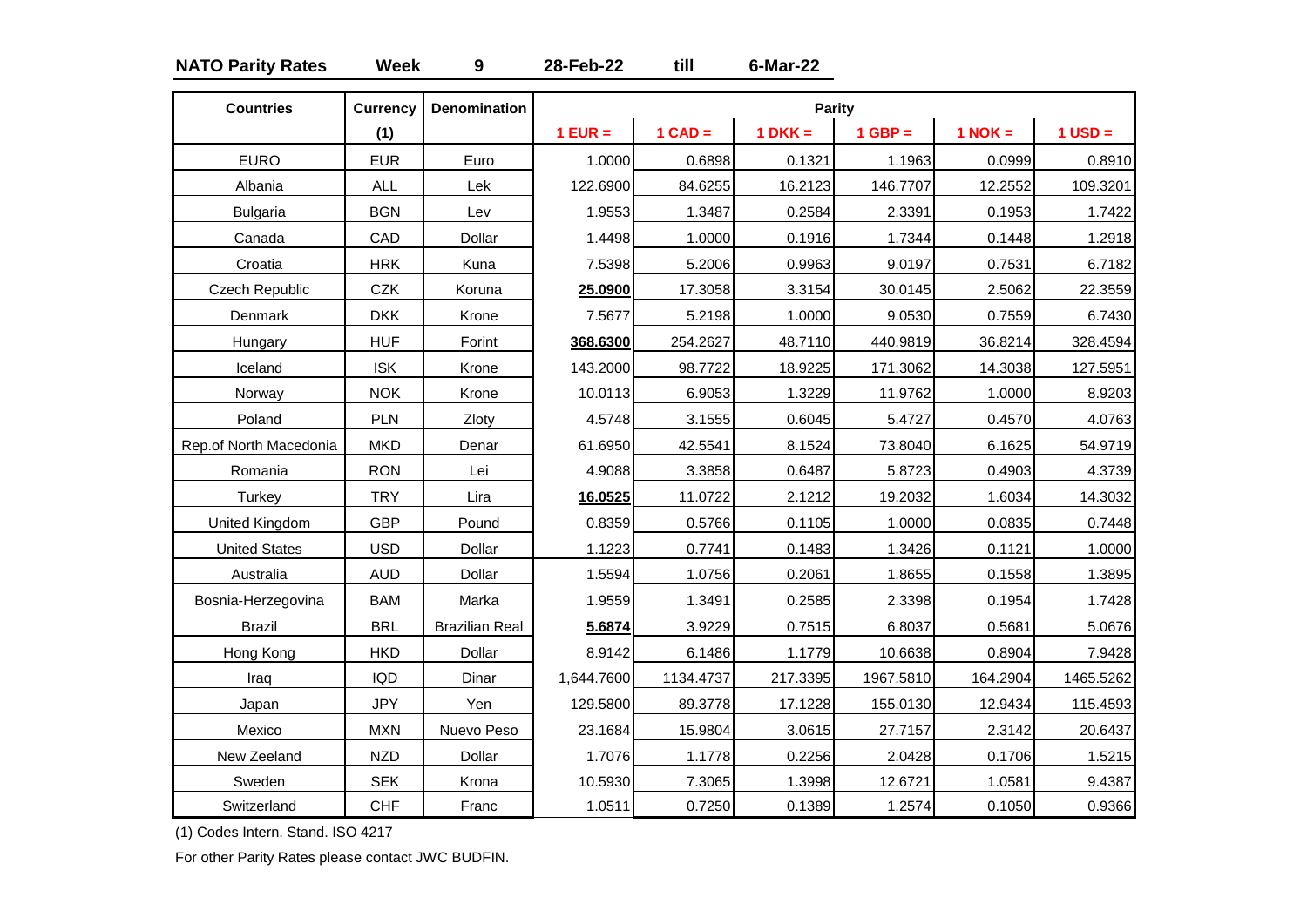# **NATO Parity Rates Week 10 7-Mar-22 till 13-Mar-22**

| <b>Countries</b>       | <b>Currency</b> | <b>Denomination</b>   |            |           | Parity    |           |             |             |
|------------------------|-----------------|-----------------------|------------|-----------|-----------|-----------|-------------|-------------|
|                        | (1)             |                       | $1$ EUR =  | $1$ CAD = | $1 DKK =$ | $1$ GBP = | $1$ NOK $=$ | $1$ USD $=$ |
| <b>EURO</b>            | <b>EUR</b>      | Euro                  | 1.0000     | 0.7147    | 0.1321    | 1.1963    | 0.0999      | 0.8910      |
| Albania                | <b>ALL</b>      | Lek                   | 122.6900   | 87.6858   | 16.2123   | 146.7707  | 12.2552     | 109.3201    |
| <b>Bulgaria</b>        | <b>BGN</b>      | Lev                   | 1.9553     | 1.3974    | 0.2584    | 2.3391    | 0.1953      | 1.7422      |
| Canada                 | CAD             | Dollar                | 1.3992     | 1.0000    | 0.1849    | 1.6738    | 0.1398      | 1.2467      |
| Croatia                | <b>HRK</b>      | Kuna                  | 7.5398     | 5.3887    | 0.9963    | 9.0197    | 0.7531      | 6.7182      |
| Czech Republic         | CZK             | Koruna                | 25.0900    | 17.9317   | 3.3154    | 30.0145   | 2.5062      | 22.3559     |
| Denmark                | <b>DKK</b>      | Krone                 | 7.5677     | 5.4086    | 1.0000    | 9.0530    | 0.7559      | 6.7430      |
| Hungary                | <b>HUF</b>      | Forint                | 378.6400   | 270.6118  | 50.0337   | 452.9566  | 37.8213     | 337.3786    |
| Iceland                | <b>ISK</b>      | Krone                 | 143.2000   | 102.3442  | 18.9225   | 171.3062  | 14.3038     | 127.5951    |
| Norway                 | <b>NOK</b>      | Krone                 | 10.0113    | 7.1550    | 1.3229    | 11.9762   | 1.0000      | 8.9203      |
| Poland                 | PLN             | Zloty                 | 4.7691     | 3.4084    | 0.6302    | 5.7051    | 0.4764      | 4.2494      |
| Rep.of North Macedonia | <b>MKD</b>      | Denar                 | 61.6950    | 44.0931   | 8.1524    | 73.8040   | 6.1625      | 54.9719     |
| Romania                | <b>RON</b>      | Lei                   | 4.9088     | 3.5083    | 0.6487    | 5.8723    | 0.4903      | 4.3739      |
| Turkey                 | <b>TRY</b>      | Lira                  | 15.6897    | 11.2133   | 2.0732    | 18.7692   | 1.5672      | 13.9800     |
| United Kingdom         | <b>GBP</b>      | Pound                 | 0.8359     | 0.5974    | 0.1105    | 1.0000    | 0.0835      | 0.7448      |
| <b>United States</b>   | <b>USD</b>      | Dollar                | 1.1223     | 0.8021    | 0.1483    | 1.3426    | 0.1121      | 1.0000      |
| Australia              | <b>AUD</b>      | Dollar                | 1.5139     | 1.0820    | 0.2000    | 1.8110    | 0.1512      | 1.3489      |
| Bosnia-Herzegovina     | <b>BAM</b>      | Marka                 | 1.9559     | 1.3979    | 0.2585    | 2.3398    | 0.1954      | 1.7428      |
| <b>Brazil</b>          | <b>BRL</b>      | <b>Brazilian Real</b> | 5.6874     | 4.0648    | 0.7515    | 6.8037    | 0.5681      | 5.0676      |
| Hong Kong              | <b>HKD</b>      | Dollar                | 8.6547     | 6.1855    | 1.1436    | 10.3534   | 0.8645      | 7.7116      |
| Iraq                   | <b>IQD</b>      | Dinar                 | 1,644.7600 | 1175.5003 | 217.3395  | 1967.5810 | 164.2904    | 1465.5262   |
| Japan                  | <b>JPY</b>      | Yen                   | 129.5800   | 92.6101   | 17.1228   | 155.0130  | 12.9434     | 115.4593    |
| Mexico                 | <b>MXN</b>      | Nuevo Peso            | 23.1684    | 16.5583   | 3.0615    | 27.7157   | 2.3142      | 20.6437     |
| New Zeeland            | <b>NZD</b>      | Dollar                | 1.6329     | 1.1670    | 0.2158    | 1.9534    | 0.1631      | 1.4550      |
| Sweden                 | <b>SEK</b>      | Krona                 | 10.5930    | 7.5708    | 1.3998    | 12.6721   | 1.0581      | 9.4387      |
| Switzerland            | <b>CHF</b>      | Franc                 | 1.0192     | 0.7284    | 0.1347    | 1.2192    | 0.1018      | 0.9081      |

(1) Codes Intern. Stand. ISO 4217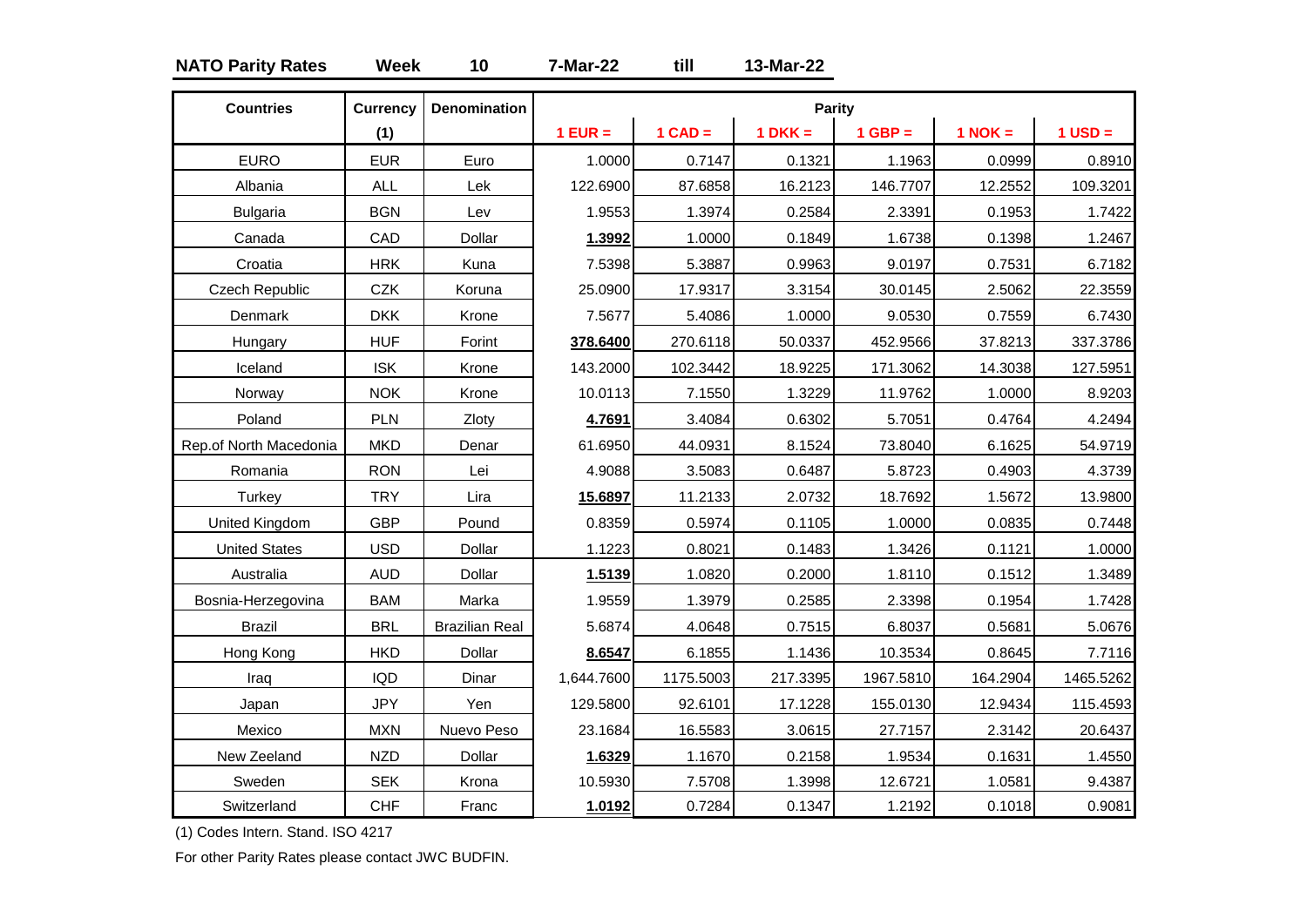# **NATO Parity Rates Week 11 14-Mar-22 till 20-Mar-22**

| <b>Countries</b>       | <b>Currency</b> | <b>Denomination</b>   |            |           | <b>Parity</b> |           |             |             |
|------------------------|-----------------|-----------------------|------------|-----------|---------------|-----------|-------------|-------------|
|                        | (1)             |                       | $1$ EUR =  | $1$ CAD = | $1 DKK =$     | $1$ GBP = | $1$ NOK $=$ | $1$ USD $=$ |
| <b>EURO</b>            | <b>EUR</b>      | Euro                  | 1.0000     | 0.7147    | 0.1321        | 1.1963    | 0.0999      | 0.8910      |
| Albania                | <b>ALL</b>      | Lek                   | 122.6900   | 87.6858   | 16.2123       | 146.7707  | 12.2552     | 109.3201    |
| <b>Bulgaria</b>        | <b>BGN</b>      | Lev                   | 1.9553     | 1.3974    | 0.2584        | 2.3391    | 0.1953      | 1.7422      |
| Canada                 | CAD             | Dollar                | 1.3992     | 1.0000    | 0.1849        | 1.6738    | 0.1398      | 1.2467      |
| Croatia                | <b>HRK</b>      | Kuna                  | 7.5398     | 5.3887    | 0.9963        | 9.0197    | 0.7531      | 6.7182      |
| Czech Republic         | <b>CZK</b>      | Koruna                | 25.0900    | 17.9317   | 3.3154        | 30.0145   | 2.5062      | 22.3559     |
| Denmark                | <b>DKK</b>      | Krone                 | 7.5677     | 5.4086    | 1.0000        | 9.0530    | 0.7559      | 6.7430      |
| Hungary                | <b>HUF</b>      | Forint                | 378.6400   | 270.6118  | 50.0337       | 452.9566  | 37.8213     | 337.3786    |
| Iceland                | <b>ISK</b>      | Krone                 | 143.2000   | 102.3442  | 18.9225       | 171.3062  | 14.3038     | 127.5951    |
| Norway                 | <b>NOK</b>      | Krone                 | 10.0113    | 7.1550    | 1.3229        | 11.9762   | 1.0000      | 8.9203      |
| Poland                 | PLN             | Zloty                 | 4.7691     | 3.4084    | 0.6302        | 5.7051    | 0.4764      | 4.2494      |
| Rep.of North Macedonia | <b>MKD</b>      | Denar                 | 61.6950    | 44.0931   | 8.1524        | 73.8040   | 6.1625      | 54.9719     |
| Romania                | <b>RON</b>      | Lei                   | 4.9088     | 3.5083    | 0.6487        | 5.8723    | 0.4903      | 4.3739      |
| Turkey                 | <b>TRY</b>      | Lira                  | 16.5740    | 11.8453   | 2.1901        | 19.8270   | 1.6555      | 14.7679     |
| United Kingdom         | <b>GBP</b>      | Pound                 | 0.8359     | 0.5974    | 0.1105        | 1.0000    | 0.0835      | 0.7448      |
| <b>United States</b>   | <b>USD</b>      | Dollar                | 1.1223     | 0.8021    | 0.1483        | 1.3426    | 0.1121      | 1.0000      |
| Australia              | <b>AUD</b>      | Dollar                | 1.5139     | 1.0820    | 0.2000        | 1.8110    | 0.1512      | 1.3489      |
| Bosnia-Herzegovina     | <b>BAM</b>      | Marka                 | 1.9559     | 1.3979    | 0.2585        | 2.3398    | 0.1954      | 1.7428      |
| <b>Brazil</b>          | <b>BRL</b>      | <b>Brazilian Real</b> | 5.6874     | 4.0648    | 0.7515        | 6.8037    | 0.5681      | 5.0676      |
| Hong Kong              | <b>HKD</b>      | Dollar                | 8.6547     | 6.1855    | 1.1436        | 10.3534   | 0.8645      | 7.7116      |
| Iraq                   | <b>IQD</b>      | Dinar                 | 1,594.7600 | 1139.7656 | 210.7325      | 1907.7674 | 159.2960    | 1420.9748   |
| Japan                  | <b>JPY</b>      | Yen                   | 129.5800   | 92.6101   | 17.1228       | 155.0130  | 12.9434     | 115.4593    |
| Mexico                 | <b>MXN</b>      | Nuevo Peso            | 23.1684    | 16.5583   | 3.0615        | 27.7157   | 2.3142      | 20.6437     |
| New Zeeland            | <b>NZD</b>      | Dollar                | 1.6329     | 1.1670    | 0.2158        | 1.9534    | 0.1631      | 1.4550      |
| Sweden                 | <b>SEK</b>      | Krona                 | 10.5930    | 7.5708    | 1.3998        | 12.6721   | 1.0581      | 9.4387      |
| Switzerland            | <b>CHF</b>      | Franc                 | 1.0192     | 0.7284    | 0.1347        | 1.2192    | 0.1018      | 0.9081      |

(1) Codes Intern. Stand. ISO 4217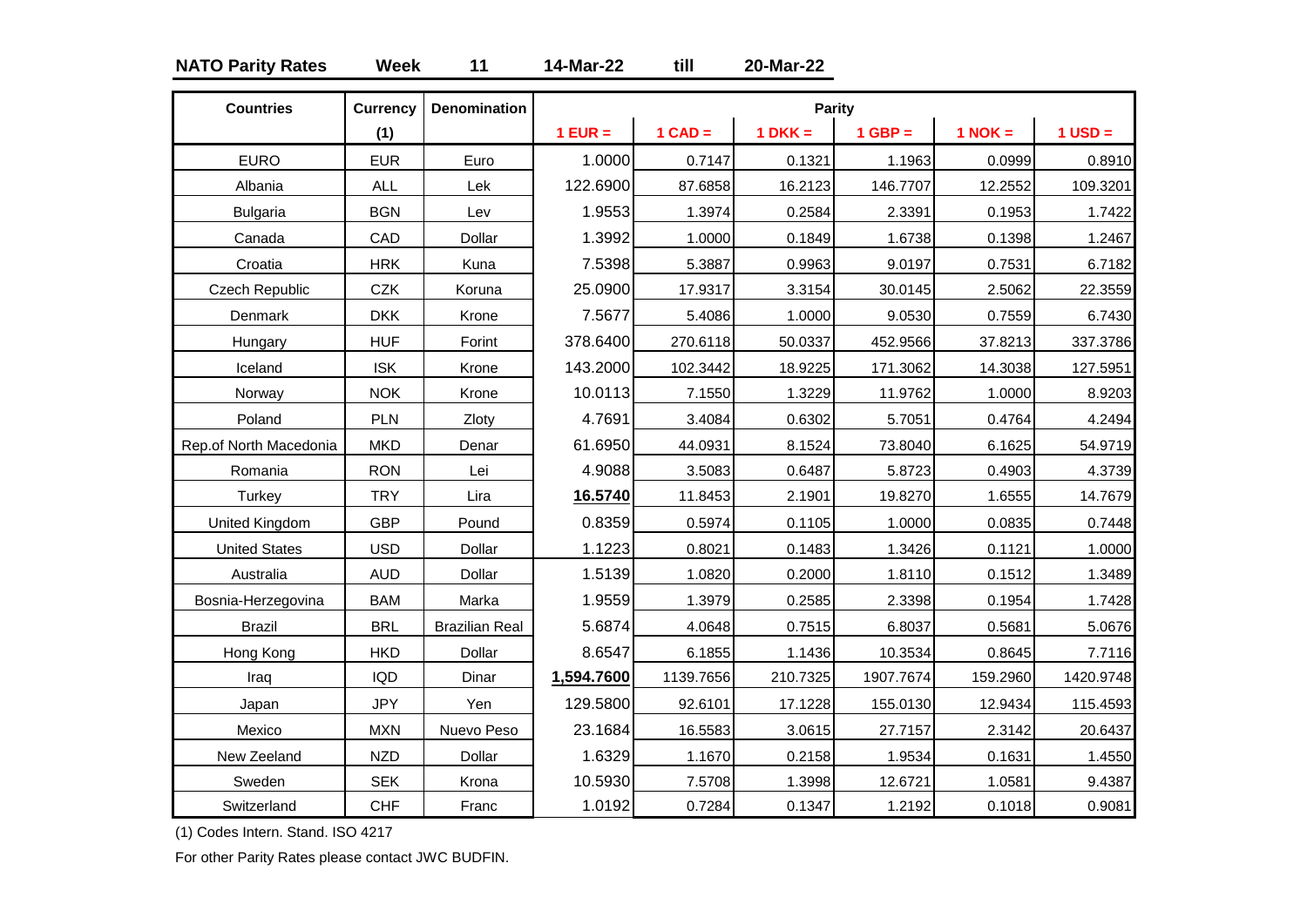# **NATO Parity Rates Week 12 21-Mar-22 till 27-Mar-22**

| <b>Countries</b>       | <b>Currency</b> | <b>Denomination</b>   |            |           | Parity    |           |             |             |
|------------------------|-----------------|-----------------------|------------|-----------|-----------|-----------|-------------|-------------|
|                        | (1)             |                       | $1$ EUR =  | $1$ CAD = | $1$ DKK = | $1$ GBP = | $1$ NOK $=$ | $1$ USD $=$ |
| <b>EURO</b>            | <b>EUR</b>      | Euro                  | 1.0000     | 0.7147    | 0.1321    | 1.1963    | 0.1022      | 0.8910      |
| Albania                | <b>ALL</b>      | Lek                   | 122.6900   | 87.6858   | 16.2123   | 146.7759  | 12.5450     | 109.3201    |
| <b>Bulgaria</b>        | <b>BGN</b>      | Lev                   | 1.9553     | 1.3974    | 0.2584    | 2.3392    | 0.1999      | 1.7422      |
| Canada                 | CAD             | Dollar                | 1.3992     | 1.0000    | 0.1849    | 1.6739    | 0.1431      | 1.2467      |
| Croatia                | <b>HRK</b>      | Kuna                  | 7.5398     | 5.3887    | 0.9963    | 9.0200    | 0.7709      | 6.7182      |
| <b>Czech Republic</b>  | CZK             | Koruna                | 25.0900    | 17.9317   | 3.3154    | 30.0156   | 2.5654      | 22.3559     |
| Denmark                | <b>DKK</b>      | Krone                 | 7.5677     | 5.4086    | 1.0000    | 9.0534    | 0.7738      | 6.7430      |
| Hungary                | <b>HUF</b>      | Forint                | 378.6400   | 270.6118  | 50.0337   | 452.9728  | 38.7157     | 337.3786    |
| Iceland                | <b>ISK</b>      | Krone                 | 143.2000   | 102.3442  | 18.9225   | 171.3124  | 14.6421     | 127.5951    |
| Norway                 | <b>NOK</b>      | Krone                 | 9.7800     | 6.9897    | 1.2923    | 11.7000   | 1.0000      | 8.7142      |
| Poland                 | PLN             | Zloty                 | 4.7691     | 3.4084    | 0.6302    | 5.7053    | 0.4876      | 4.2494      |
| Rep.of North Macedonia | <b>MKD</b>      | Denar                 | 61.6950    | 44.0931   | 8.1524    | 73.8067   | 6.3083      | 54.9719     |
| Romania                | <b>RON</b>      | Lei                   | 4.9088     | 3.5083    | 0.6487    | 5.8725    | 0.5019      | 4.3739      |
| Turkey                 | <b>TRY</b>      | Lira                  | 16.5740    | 11.8453   | 2.1901    | 19.8277   | 1.6947      | 14.7679     |
| United Kingdom         | <b>GBP</b>      | Pound                 | 0.8359     | 0.5974    | 0.1105    | 1.0000    | 0.0855      | 0.7448      |
| <b>United States</b>   | <b>USD</b>      | Dollar                | 1.1223     | 0.8021    | 0.1483    | 1.3426    | 0.1148      | 1.0000      |
| Australia              | <b>AUD</b>      | Dollar                | 1.5139     | 1.0820    | 0.2000    | 1.8111    | 0.1548      | 1.3489      |
| Bosnia-Herzegovina     | <b>BAM</b>      | Marka                 | 1.9559     | 1.3979    | 0.2585    | 2.3399    | 0.2000      | 1.7428      |
| <b>Brazil</b>          | <b>BRL</b>      | <b>Brazilian Real</b> | 5.6874     | 4.0648    | 0.7515    | 6.8039    | 0.5815      | 5.0676      |
| Hong Kong              | <b>HKD</b>      | Dollar                | 8.6547     | 6.1855    | 1.1436    | 10.3538   | 0.8849      | 7.7116      |
| Iraq                   | <b>IQD</b>      | Dinar                 | 1,594.7600 | 1139.7656 | 210.7325  | 1907.8359 | 163.0634    | 1420.9748   |
| Japan                  | <b>JPY</b>      | Yen                   | 129.5800   | 92.6101   | 17.1228   | 155.0185  | 13.2495     | 115.4593    |
| Mexico                 | <b>MXN</b>      | Nuevo Peso            | 23.1684    | 16.5583   | 3.0615    | 27.7167   | 2.3690      | 20.6437     |
| New Zeeland            | <b>NZD</b>      | Dollar                | 1.6329     | 1.1670    | 0.2158    | 1.9535    | 0.1670      | 1.4550      |
| Sweden                 | <b>SEK</b>      | Krona                 | 10.5930    | 7.5708    | 1.3998    | 12.6726   | 1.0831      | 9.4387      |
| Switzerland            | <b>CHF</b>      | Franc                 | 1.0192     | 0.7284    | 0.1347    | 1.2193    | 0.1042      | 0.9081      |

(1) Codes Intern. Stand. ISO 4217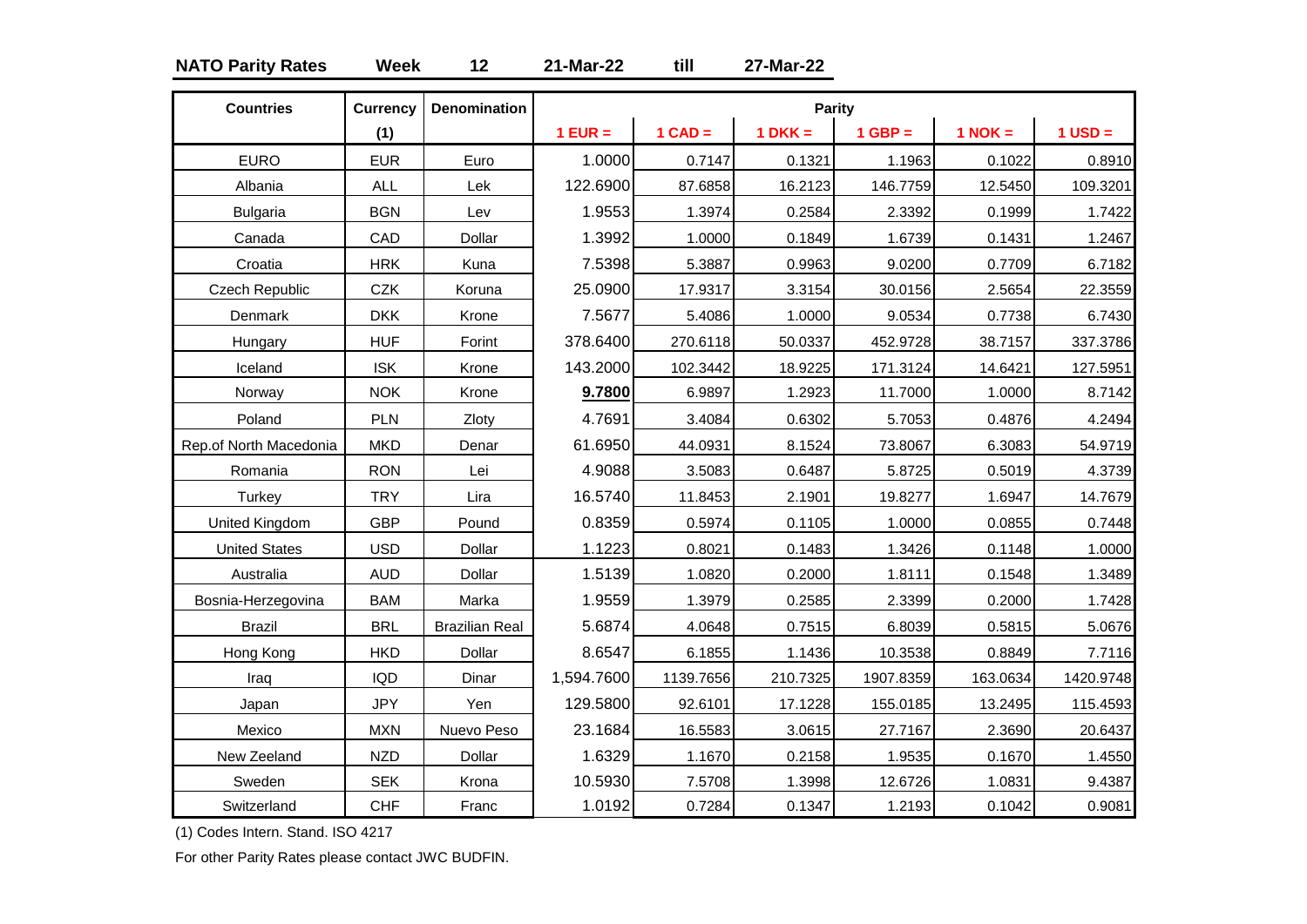# **NATO Parity Rates Week 28-Mar-22 till 3-Apr-22**

| <b>Countries</b>       | <b>Currency</b> | <b>Denomination</b>   |            |           | <b>Parity</b> |           |           |           |
|------------------------|-----------------|-----------------------|------------|-----------|---------------|-----------|-----------|-----------|
|                        | (1)             |                       | $1$ EUR =  | $1$ CAD = | $1$ DKK =     | $1$ GBP = | $1$ NOK = | $1$ USD = |
| <b>EURO</b>            | <b>EUR</b>      | Euro                  | 1.0000     | 0.7147    | 0.1321        | 1.1963    | 0.1053    | 0.8910    |
| Albania                | <b>ALL</b>      | Lek                   | 122.6900   | 87.6858   | 16.2123       | 146.7759  | 12.9252   | 109.3201  |
| <b>Bulgaria</b>        | <b>BGN</b>      | Lev                   | 1.9553     | 1.3974    | 0.2584        | 2.3392    | 0.2060    | 1.7422    |
| Canada                 | CAD             | Dollar                | 1.3992     | 1.0000    | 0.1849        | 1.6739    | 0.1474    | 1.2467    |
| Croatia                | <b>HRK</b>      | Kuna                  | 7.5398     | 5.3887    | 0.9963        | 9.0200    | 0.7943    | 6.7182    |
| Czech Republic         | CZK             | Koruna                | 25.0900    | 17.9317   | 3.3154        | 30.0156   | 2.6432    | 22.3559   |
| Denmark                | <b>DKK</b>      | Krone                 | 7.5677     | 5.4086    | 1.0000        | 9.0534    | 0.7972    | 6.7430    |
| Hungary                | <b>HUF</b>      | Forint                | 378.6400   | 270.6118  | 50.0337       | 452.9728  | 39.8892   | 337.3786  |
| Iceland                | <b>ISK</b>      | Krone                 | 143.2000   | 102.3442  | 18.9225       | 171.3124  | 15.0859   | 127.5951  |
| Norway                 | <b>NOK</b>      | Krone                 | 9.4923     | 6.7841    | 1.2543        | 11.3558   | 1.0000    | 8.4579    |
| Poland                 | <b>PLN</b>      | Zloty                 | 4.7691     | 3.4084    | 0.6302        | 5.7053    | 0.5024    | 4.2494    |
| Rep.of North Macedonia | <b>MKD</b>      | Denar                 | 61.6950    | 44.0931   | 8.1524        | 73.8067   | 6.4995    | 54.9719   |
| Romania                | <b>RON</b>      | Lei                   | 4.9088     | 3.5083    | 0.6487        | 5.8725    | 0.5171    | 4.3739    |
| Turkey                 | <b>TRY</b>      | Lira                  | 16.5740    | 11.8453   | 2.1901        | 19.8277   | 1.7460    | 14.7679   |
| United Kingdom         | <b>GBP</b>      | Pound                 | 0.8359     | 0.5974    | 0.1105        | 1.0000    | 0.0881    | 0.7448    |
| <b>United States</b>   | <b>USD</b>      | Dollar                | 1.1223     | 0.8021    | 0.1483        | 1.3426    | 0.1182    | 1.0000    |
| Australia              | <b>AUD</b>      | Dollar                | 1.4668     | 1.0483    | 0.1938        | 1.7548    | 0.1545    | 1.3070    |
| Bosnia-Herzegovina     | <b>BAM</b>      | Marka                 | 1.9559     | 1.3979    | 0.2585        | 2.3399    | 0.2061    | 1.7428    |
| <b>Brazil</b>          | <b>BRL</b>      | <b>Brazilian Real</b> | 5.3057     | 3.7920    | 0.7011        | 6.3473    | 0.5589    | 4.7275    |
| Hong Kong              | <b>HKD</b>      | Dollar                | 8.6547     | 6.1855    | 1.1436        | 10.3538   | 0.9118    | 7.7116    |
| Iraq                   | <b>IQD</b>      | Dinar                 | 1,594.7600 | 1139.7656 | 210.7325      | 1907.8359 | 168.0056  | 1420.9748 |
| Japan                  | <b>JPY</b>      | Yen                   | 133.7100   | 95.5617   | 17.6685       | 159.9593  | 14.0862   | 119.1393  |
| Mexico                 | <b>MXN</b>      | Nuevo Peso            | 22.1770    | 15.8498   | 2.9305        | 26.5307   | 2.3363    | 19.7603   |
| New Zeeland            | <b>NZD</b>      | Dollar                | 1.5812     | 1.1301    | 0.2089        | 1.8916    | 0.1666    | 1.4089    |
| Sweden                 | <b>SEK</b>      | Krona                 | 10.5930    | 7.5708    | 1.3998        | 12.6726   | 1.1160    | 9.4387    |
| Switzerland            | <b>CHF</b>      | Franc                 | 1.0192     | 0.7284    | 0.1347        | 1.2193    | 0.1074    | 0.9081    |

(1) Codes Intern. Stand. ISO 4217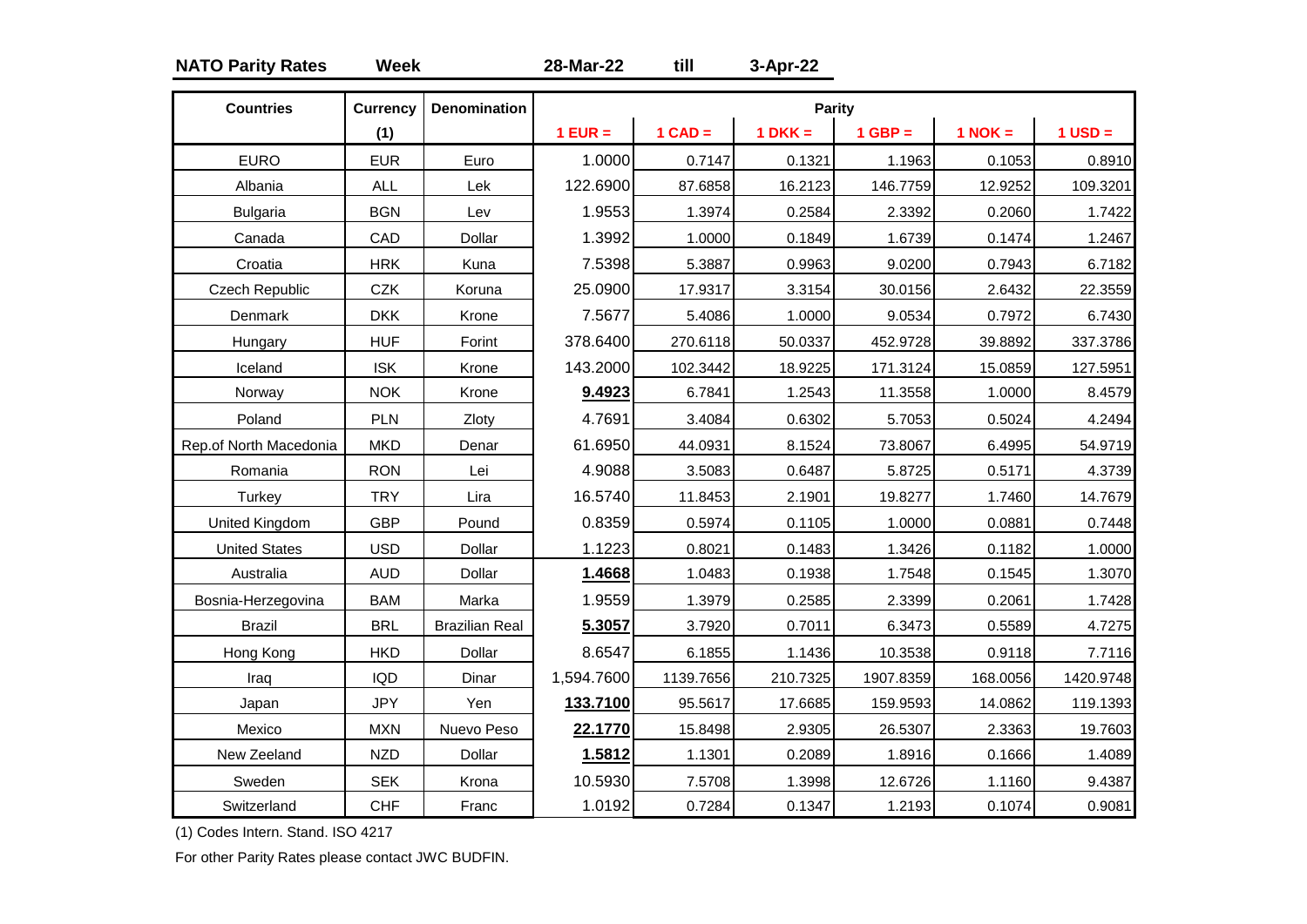| <b>NATO Parity Rates</b>  | Week                     | 14                                | 4-Apr-22          | till              | 10-Apr-22        |                   |                  |                   |
|---------------------------|--------------------------|-----------------------------------|-------------------|-------------------|------------------|-------------------|------------------|-------------------|
| <b>Countries</b>          | Currency                 | Denomination                      |                   |                   | Parity           |                   |                  |                   |
|                           | (1)                      |                                   | $1$ EUR =         | $1$ CAD =         | $1 DKK =$        | $1$ GBP =         | $1$ NOK $=$      | $1$ USD $=$       |
| <b>EURO</b>               | <b>EUR</b>               | Euro                              | 1.0000            | 0.7196            | 0.1344           | 1.1821            | 0.1030           | 0.9008            |
| Afghanistar               | AFN                      | Afghani                           | 98.2478           | 70.7022           | 13.2091          | 116.1390          | 10.1172          | 88.5036           |
| Albania                   | <b>ALL</b>               | Lek                               | 122.2170          | 87.9512           | 16.4317          | 144.4731          | 12.5854          | 110.0955          |
| Algeria                   | D <sub>7D</sub>          | Algerian Dinar                    | 158,6900          | 114.1983          | 21.3353          | 187.5879          | 16.3413          | 142.9511          |
| Armenia                   | AMD                      | Armenian Dram                     | 543.7720          | 391.3155          | 73.1083          | 642.7945          | 55.9955          | 489.8406          |
| Australia                 | AUD                      | Australian Dollar                 | 1.4829            | 1.0671            | 0.1994           | 1.7529            | 0.1527           | 1.3358            |
| Azerbaijan                | A7N                      | zerbaijanian Manat                | 1.8932            | 1.3624            | 0.2545           | 2.2380            | 0.1950           | 1.7055            |
| Bahrain                   | BHD                      | <b>Bahraini Dinar</b>             | 0.4199            | 0.3022            | 0.0565           | 0.4963            | 0.0432           | 0.3782            |
| Belarus                   | <b>BYN</b>               | <b>Belarusian Ruble</b>           | 3.6201            | 2.6051            | 0.4867           | 4.2793            | 0.3728           | 3.2610            |
| Bosnia and Herzegovina    | <b>BAM</b>               | Convertible Marks                 | 1.9558            | 1.4075            | 0.2630           | 2.3120            | 0.2014           | 1.7619            |
| Brazil                    | <b>BRL</b>               | <b>Brazilian Real</b>             | 5.3009            | 3.8147            | 0.7127           | 6.2662            | 0.5459           | 4.7752            |
| Bulgaria                  | <b>BGN</b>               | <b>Bulgarian Lev</b>              | 1.9558            | 1.4075            | 0.2630           | 2.3120            | 0.2014           | 1.7618            |
| Cabo Verde                | CVE                      | Cabo Verde Escudo                 | 110.2650          | 79.3502           | 14.8247          | 130.3446          | 11.3546          | 99.3289           |
| Canada                    | CAD                      | Canadian Dollar                   | 1.3896            | 1.0000            | 0.1868           | 1.6427            | 0.1431           | 1.2518            |
| Chile                     | CLP                      | Chilean Peso                      | 873.5380          | 628.6255          | 117.4442         | 1032.6119         | 89.9535          | 786.9003          |
| Colombia                  | COP                      | Colombian Peso                    | 4184.0600         | 3010.9816         | 562.5324         | 4945.9897         | 430.8578         | 3769.0839         |
| Croatia                   | <b>HRK</b>               | Croatian kuna                     | 7.5740            | 5.4505            | 1.0183           | 8.9532            | 0.7799           | 6.8228            |
| Czechia                   | CZK                      | Czech Koruna                      | 24.3750           | 17.5410           | 3.2771           | 28.8138           | 2.5100           | 21.9575           |
| Denmark                   | <b>DKK</b>               | Danish Krone                      | 7.4379            | 5.3525            | 1.0000           | 8.7924            | 0.7659           | 6.7002            |
| Djibouti                  | DJF                      | Djibouti Franc                    | 197.9090          | 142.4216          | 26.6082          | 233.9488          | 20.3799          | 178.2803          |
| Egypt                     | EGP                      | Egyptian Pound                    | 20.3637           | 14.6544           | 2.7378           | 24.0720           | 2.0970           | 18.3440           |
| Ethiopia                  | ETB                      | Ethiopian Birr                    | 56.9498           | 40.9829           | 7.6567           | 67.3205           | 5.8645           | 51.3015           |
| Georgia                   | GEL                      | Lari                              | 3.4843            | 2.5074            | 0.4685           | 4.1188            | 0.3588           | 3.1387            |
| Hong Kong                 | HKD                      | Hong Kong Dollar                  | 8.6918            | 6.2549            | 1.1686           | 10.2746           | 0.8950           | 7.8297            |
| Hungary                   | <b>HUF</b>               | Forint                            | 369.7700          | 266.0982          | 49.7143          | 437.1062          | 38.0774          | 333.0961          |
| Iceland                   | <b>ISK</b>               | Iceland Krona                     | 142.0000          | 102.1877          | 19.0914          | 167.8586          | 14.6226          | 127.9164          |
| India                     | <b>INR</b>               | Indian Rupee                      | 84.1340           | 60.5455           | 11.3115          | 99.4551           | 8.6638           | 75.7896           |
| Iraq                      | IQD                      | Iraqi Dinar                       | 1622.5000         | 1167.6022         | 218.1395         | 1917.9621         | 167.0786         | 1461.5800         |
| Israel                    | $II$ S                   | New Israeli Shegel                | 3.5243            | 2.5362            | 0.4738           | 4.1661            | 0.3629           | 3.1748            |
| Japan                     | JPY                      | Yen                               | 135.1700          | 97.2726           | 18.1731          | 159.7849          | 13.9193          | 121.7638          |
| Jordan                    | JOD                      | Jordanian Dinar                   | 0.7896            | 0.5682            | 0.1062           | 0.9334            | 0.0813           | 0.7113            |
| Kazakhsta                 | KZT                      | Tenge                             | 518.0500          | 372.8051          | 69.6500          | 612.3884          | 53.3467          | 466.6697          |
| Korea, Republic of        | <b>KRW</b>               | Won                               | 1347.3700         | 969.6100          | 181.1492         | 1592.7301         | 138.7468         | 1213.7375         |
| Kuwait                    | <b>KWD</b>               | Kuwaiti Dinar                     | 0.3385            | 0.2436            | 0.0455           | 0.4001            | 0.0349           | 0.3049            |
| Kyrgyzstan                | KGS                      | Som                               | 94.9703           | 68.3436           | 12.7684          | 112.2647          | 9.7797           | 85.5511           |
| Mauritania                | MRU                      | Ouguiya New                       | 40.4996           | 29.1448           | 5.4450           | 47.8747           | 4.1705           | 36.4828           |
| Mexico                    | <b>MXN</b>               | Mexican Peso                      | 22,0903           | 15.8969           | 2.9700           | 26.1130           | 2.2748           | 19.8994           |
| Moldova, Republic of      | <b>MDL</b>               | Moldovan Leu                      | 20.3514           | 14.6455           | 2.7362           | 24.0575           | 2.0957           | 18.3329           |
| Morocco                   | MAD                      | Moroccan Dirham                   | 10.7524           | 7.7378            | 1.4456           | 12.7104           | 1.1072           | 9.6860            |
| New Zealand               | <b>NZD</b>               | New Zealand Dollar                | 1.6014            | 1.1524            | 0.2153           | 1.8930<br>72.9298 | 0.1649           | 1.4426<br>55.5761 |
| North Macedonia<br>Norway | <b>MKD</b><br><b>NOK</b> | Denar                             | 61.6950<br>9.7110 | 44.3977<br>6.9883 | 8.2947<br>1.3056 | 11.4794           | 6.3531<br>1.0000 | 8.7479            |
| Pakistan                  | PKR                      | Norwegian Krone<br>Pakistan Rupee | 203.0040          | 146.0881          | 27.2932          | 239.9716          | 20.9045          | 182.8700          |
| Poland                    | PLN                      |                                   | 4.6531            |                   |                  | 5.5004            |                  | 4.1916            |
| Qatar                     | QAR                      | Zloty<br>Qatari Rial              | 4.0543            | 3.3485<br>2.9176  | 0.6256<br>0.5451 | 4.7926            | 0.4792<br>0.4175 | 3.6522            |
| Romania                   | <b>RON</b>               | New Romanian Leu                  | 4.946             | 3.5595            | 0.6650           | 5.8470            | 0.5094           | 4.455             |
| Russian Federation        | <b>RUB</b>               | <b>Russian Ruble</b>              | 95.2718           | 68.5606           | 12.8090          | 112.6211          | 9.8107           | 85.8227           |
| Serbia                    | <b>RSD</b>               | Serbian Dinar                     | 117.7340          | 84.7251           | 15.8289          | 139.1737          | 12.1238          | 106.057           |
| Singapore                 | SGD                      | Singapore Dollar                  | 1.5028            | 1.0815            | 0.2020           | 1.7765            | 0.1548           | 1.3538            |
| Sweden                    | <b>SEK</b>               | Swedish Krona                     | 10.3370           | 7.4388            | 1.3898           | 12.2194           | 1.0645           | 9.3118            |
| Switzerland               | CHF                      | <b>Swiss Franc</b>                | 1.0267            | 0.7388            | 0.1380           | 1.2137            | 0.1057           | 0.9249            |
| Tajikistan                | <b>TJS</b>               | Somoni                            | 14.4192           | 10.3765           | 1.9386           | 17.0450           | 1.4848           | 12.9891           |
| Thailand                  | THB                      | Baht                              | 36.9110           | 26.5623           | 4.9626           | 43.6326           | 3.8009           | 33.2502           |
| Tunisia                   | TND                      | <b>Tunisian Dinar</b>             | 3.2762            | 2.3577            | 0.4405           | 3.8729            | 0.3374           | 2.9513            |
| Turkey                    | TRY                      | Turkish Lira                      | 16.2823           | 11.7173           | 2.1891           | 19.2474           | 1.6767           | 14.6674           |
| Ukraine                   | UAH                      | Hryvnia                           | 32.7910           | 23.5974           | 4.4086           | 38.7623           | 3.3767           | 29.5388           |
| United Arab Emirates      | AED                      | UAE Dirham                        | 4.0906            | 2.9437            | 0.5500           | 4.8355            | 0.4212           | 3.6848            |
| United Kingdom            | GBP                      | <b>Pound Sterling</b>             | 0.8460            | 0.6088            | 0.1137           | 1.0000            | 0.0871           | 0.7620            |
| <b>United States</b>      | <b>USD</b>               | <b>US Dollar</b>                  | 1.1101            | 0.7989            | 0.1492           | 1.3123            | 0.1143           | 1.0000            |
| Uzbekistan                | UZS                      | Uzbekistan Sum                    | 12742.4000        | 9169.8330         | 1713.1717        | 15062.8288        | 1312.1615        | 11478.6055        |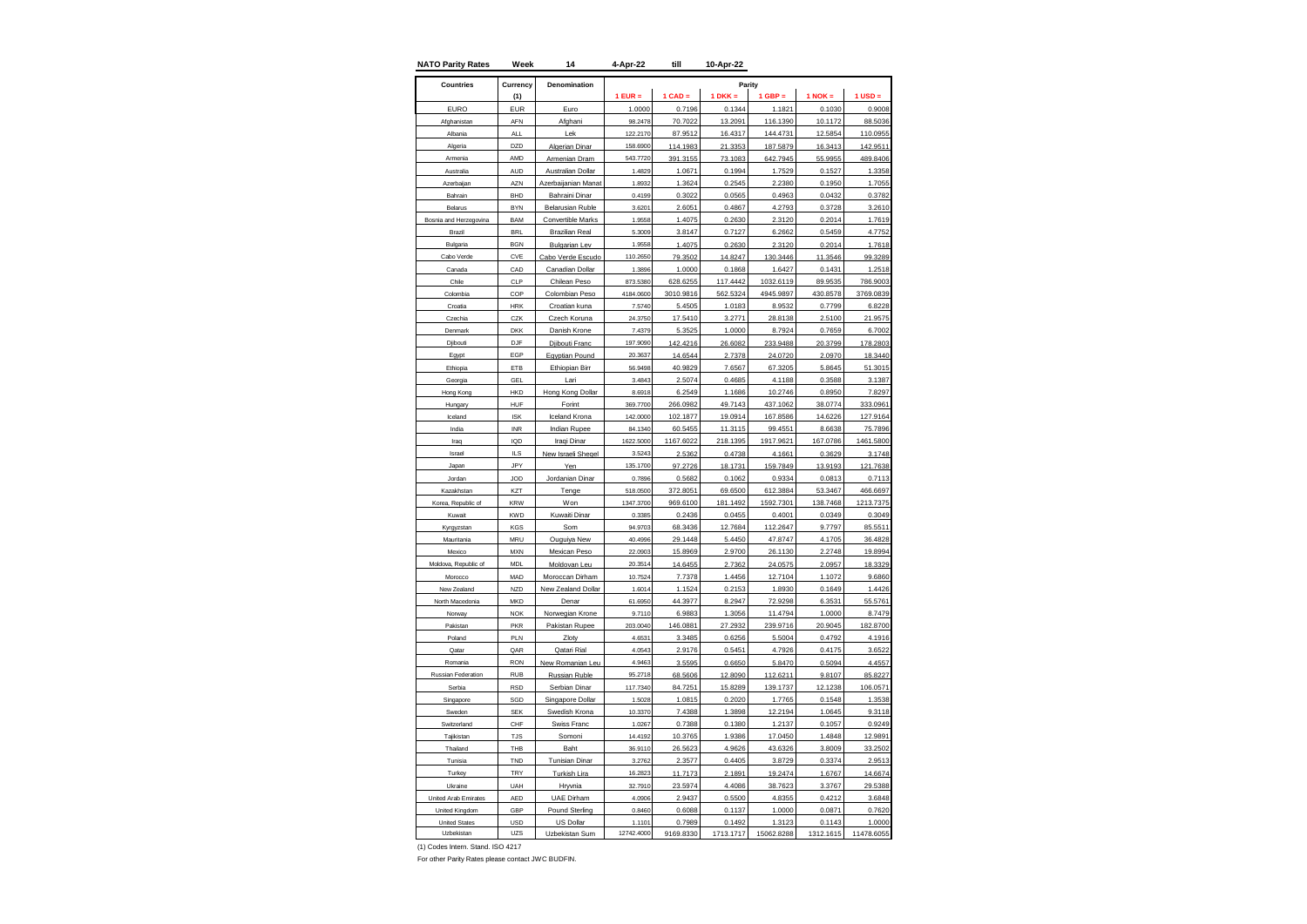| <b>NATO Parity Rates</b> | Week                 | 15                        | 11-Apr-22            | till              | 17-Apr-22         |                    |                   |                    |
|--------------------------|----------------------|---------------------------|----------------------|-------------------|-------------------|--------------------|-------------------|--------------------|
| <b>Countries</b>         | Currency             | Denomination              |                      |                   |                   | Parity             |                   |                    |
|                          | (1)                  |                           | $1$ EUR =            | $1$ CAD =         | $1 DKK =$         | $1$ GBP =          | $1$ NOK =         | $1$ USD $=$        |
| <b>EURO</b>              | <b>EUR</b>           | Euro                      | 1.0000               | 0.7297            | 0.1344            | 1.1983             | 0.1046            | 0.9161             |
| Afghanistar              | AFN                  | Afghani                   | 96.2982              | 70.2701           | 12.9471           | 115.3963           | 10.0736           | 88.2175            |
| Albania                  | <b>ALL</b>           | Lek                       | 121.3660             | 88.5625           | 16.3175           | 145.4356           | 12.6959           | 111.1818           |
| Algeria                  | DZD                  | Algerian Dinar            | 155.9780             | 113.8193          | 20.9710           | 186.9119           | 16.3165           | 142.8893           |
| Armenia                  | AMD                  | Armenian Dram             | 524.6420             | 382.8386          | 70.5373           | 628.6902           | 54.8817           | 480.6174           |
| Australia                | <b>AUD</b>           | Australian Dollar         | 1.4578               | 1.0638            | 0.1960            | 1.7469             | 0.1525            | 1.3355             |
| Azerbaijan               | A7N                  | zerbaijanian Manat        | 1.8535               | 1.3525            | 0.2492            | 2.2211             | 0.1939            | 1.6980             |
| Bahrain                  | <b>BHD</b>           | <b>Bahraini Dinar</b>     | 0.4111               | 0.3000            | 0.0553            | 0.4926             | 0.0430            | 0.3766             |
| Belarus                  | <b>BYN</b>           | <b>Belarusian Ruble</b>   | 3.5628               | 2.5999            | 0.4790            | 4.2694             | 0.3727            | 3.2639             |
| Bosnia and Herzegovina   | BAM                  | Convertible Marks         | 1.9558               | 1.4272            | 0.2630            | 2.3437             | 0.2046            | 1.7917             |
| Brazil                   | <b>BRI</b>           | <b>Brazilian Real</b>     | 5.1460               | 3.7551            | 0.6919            | 6.1666             | 0.5383            | 4.7142             |
| Bulgaria                 | <b>BGN</b>           | <b>Bulgarian Lev</b>      | 1.9558               | 1.4272            | 0.2630            | 2.3437             | 0.2046            | 1.7917             |
| Cabo Verde               | CVE                  | Cabo Verde Escudo         | 110.2650             | 80.4619           | 14.8249           | 132.1330           | 11.5346           | 101.0123           |
| Canada                   | CAD                  | Canadian Dollar           | 1.3704               | 1.0000            | 0.1842            | 1.6422             | 0.1434            | 1.2554             |
| Chile                    | CLP                  | Chilean Peso              | 863.8770             | 630.3831          | 116.1468          | 1035.2031          | 90.3684           | 791.3860           |
| Colombia                 | COP                  | Colombian Peso            | 4,076.9400           | 2975.0000         | 548.1379          | 4885.4883          | 426.4805          | 3734.8296          |
| Croatia                  | <b>HRK</b>           | Croatian kuna             | 7.5562               | 5.5139            | 1.0159            | 9.0548             | 0.7904            | 6.9221             |
| Czechia                  | CZK                  | Czech Koruna              | 24.5120              | 17.8867           | 3.2956            | 29.3733            | 2.5642            | 22.4551            |
| Denmark                  | <b>DKK</b>           | Danish Krone              | 7.4378               | 5.4275            | 1.0000            | 8.9129             | 0.7781            | 6.8137             |
| Djibouti                 | DJF                  | Djibouti Franc            | 193.7560             | 141.3865          | 26.0502           | 232.1821           | 20.2684           | 177.4973           |
| Egypt                    | EGP                  | Egyptian Pound            | 19.9382              | 14.5492           | 2.6807            | 23.8924            | 2.0857            | 18.2651            |
| Ethiopia                 | ETB                  | Ethiopian Birr            | 55.9564              | 40.8322           | 7.5232            | 67.0538            | 5.8535            | 51.2609            |
| Georgia                  | GEL                  | Lari                      | 3.3619               | 2.4532            | 0.4520            | 4.0286             | 0.3517            | 3.0798             |
| Hong Kong                | HKD                  | Hong Kong Dollar          | 8.5554               | 6.2430            | 1.1503            | 10.2521            | 0.8950            | 7.8375             |
| Hungary                  | <b>HUF</b>           | Forint                    | 379.2600             | 276.7513          | 50.9909           | 454.4757           | 39.6736           | 347.4350           |
| Iceland                  | <b>ISK</b>           | Iceland Krona             | 141,0000             | 102.8897          | 18.9572           | 168.9635           | 14.7497           | 129.1682           |
| India                    | <b>INR</b>           | Indian Rupee              | 82.9510              | 60.5305           | 11.1526           | 99.4020            | 8.6773            | 75.9903            |
| Iraq                     | IQD<br>$\parallel$ S | Iraqi Dinar               | 1,596.6000<br>3.5259 | 1165.0613         | 214.6602          | 1913.2415          | 167.0171          | 1462.6237          |
| Israel<br>Japan          | JPY                  | New Israeli Sheqel<br>Yen | 135.3200             | 2.5729<br>98.7449 | 0.4741            | 4.2252             | 0.3688<br>14.1556 | 3.2300             |
| Jordan                   | JOD                  | Jordanian Dinar           | 0.7730               | 0.5641            | 18.1936<br>0.1039 | 162.1570<br>0.9263 | 0.0809            | 123.9648<br>0.7081 |
| Kazakhstan               | KZT                  | Tenge                     | 508.4760             | 371.0420          | 68.3638           | 609.3182           | 53.1906           | 465.8080           |
| Korea, Republic of       | <b>KRW</b>           | Won                       | 1,330.9200           | 971.1909          | 178.9400          | 1594.8712          | 139.2249          | 1219.2378          |
| Kuwait                   | <b>KWD</b>           | Kuwaiti Dinar             | 0.3322               | 0.2424            | 0.0447            | 0.3980             | 0.0347            | 0.3043             |
| Kyrgyzstan               | KGS                  | Som                       | 96.6496              | 70.5266           | 12.9944           | 115.8174           | 10.1103           | 88.5394            |
| Mauritania               | MRU                  | Ouguiya New               | 39.6960              | 28.9667           | 5.3371            | 47.5686            | 4.1525            | 36.3650            |
| Mexico                   | <b>MXN</b>           | <b>Mexican Peso</b>       | 21.9806              | 16.0396           | 2.9553            | 26.3398            | 2.2993            | 20.1361            |
| Moldova, Republic of     | MDL                  | Moldovan Leu              | 20.0222              | 14.6105           | 2.6920            | 23.9930            | 2.0945            | 18.342             |
| Morocco                  | MAD                  | Moroccan Dirham           | 10.5956              | 7.7318            | 1.4246            | 12.6969            | 1.1084            | 9.7065             |
| New Zealand              | <b>NZD</b>           | New Zealand Dollar        | 1.5816               | 1.1541            | 0.2126            | 1.8953             | 0.1654            | 1.4489             |
| North Macedonia          | <b>MKD</b>           | Denar                     | 61.6950              | 45.0197           | 8.2948            | 73.9305            | 6.4538            | 56.5180            |
| Norway                   | <b>NOK</b>           | Norwegian Krone           | 9.5595               | 6.9757            | 1.2853            | 11.4554            | 1.0000            | 8.7573             |
| Pakistan                 | PKR                  | Pakistan Rupee            | 202.6900             | 147.9057          | 27.2513           | 242.8880           | 21.2030           | 185.6816           |
| Poland                   | PLN                  | Zloty                     | 4.6370               | 3.3837            | 0.6234            | 5.5566             | 0.4851            | 4.2479             |
| Qatar                    | QAR                  | Qatari Rial               | 3.9697               | 2.8968            | 0.5337            | 4.7570             | 0.4153            | 3.6366             |
| Romania                  | <b>RON</b>           | New Romanian Leu          | 4.9419               | 3.6062            | 0.6644            | 5.9220             | 0.5170            | 4.5272             |
| Russian Federation       | <b>RUB</b>           | Russian Ruble             | 91.0753              | 66.4589           | 12.2449           | 109.1376           | 9.5272            | 83.4329            |
| Serbia                   | <b>RSD</b>           | Serbian Dinar             | 117,7320             | 85.9107           | 15.8289           | 141.0809           | 12.3157           | 107.8527           |
| Singapore                | SGD                  | Singapore Dollar          | 1.4848               | 1.0835            | 0.1996            | 1.7793             | 0.1553            | 1.3602             |
| Sweden                   | <b>SEK</b>           | Swedish Krona             | 10.3130              | 7.5255            | 1.3866            | 12.3583            | 1.0788            | 9.4476             |
| Switzerland              | CHF                  | Swiss Franc               | 1.0185               | 0.7432            | 0.1369            | 1.2205             | 0.1065            | 0.9330             |
| Taiikistan               | <b>TJS</b>           | Somoni                    | 13.7812              | 10.0563           | 1.8529            | 16.5143            | 1.4416            | 12.6248            |
| Thailand                 | THB                  | Baht                      | 36.5410              | 26.6645           | 4.9129            | 43.7879            | 3.8225            | 33.4747            |
| Tunisia                  | TND                  | <b>Tunisian Dinar</b>     | 3.2457               | 2.3685            | 0.4364            | 3.8894             | 0.3395            | 2.9734             |
| Turkey                   | TRY                  | Turkish Lira              | 16.0929              | 11.7432           | 2.1637            | 19.2845            | 1.6834            | 14.7425            |
| Ukraine                  | UAH                  | Hrvnia                    | 32.1531              | 23.4626           | 4.3229            | 38.5298            | 3.3635            | 29.4550            |
| United Arab Emirates     | AED                  | <b>UAE Dirham</b>         | 4.0047               | 2.9223            | 0.5384            | 4.7989             | 0.4189            | 3.6687             |
| United Kingdom           | GBP                  | <b>Pound Sterling</b>     | 0.8345               | 0.6089            | 0.1122            | 1.0000             | 0.0873            | 0.7645             |
| <b>United States</b>     | <b>USD</b>           | US Dollar                 | 1.0916               | 0.7966            | 0.1468            | 1.3081             | 0.1142            | 1.0000             |
| Uzbekistan               | UZS                  | Uzbekistan Sum            | 12,447.7000          | 9083.2604         | 1673.5728         | 14916.3571         | 1302.1288         | 11403.1697         |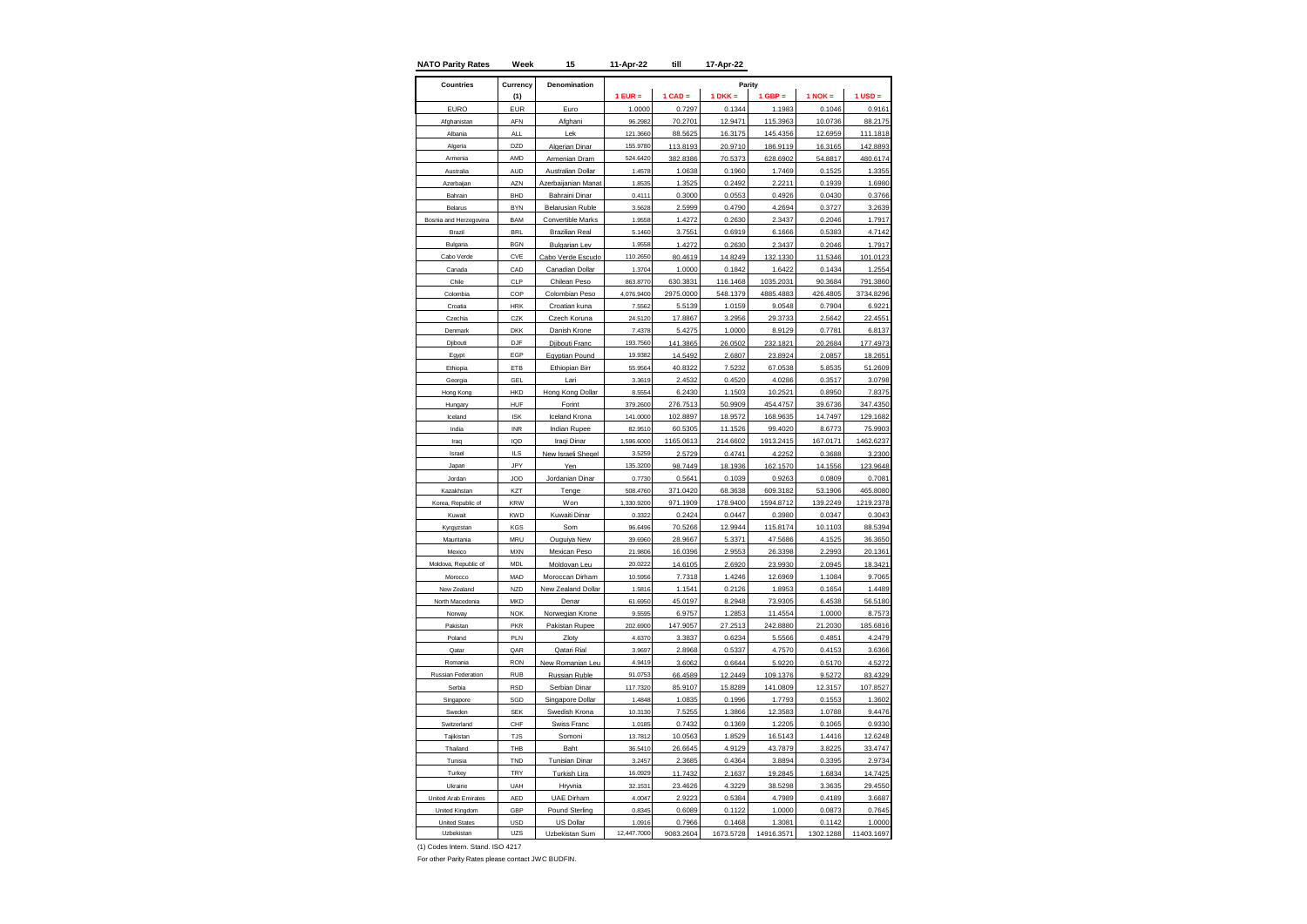| <b>NATO Parity Rates</b> | Week          | 16                       | 18-Apr-22 | till      | 24-Apr-22 |            |             |             |
|--------------------------|---------------|--------------------------|-----------|-----------|-----------|------------|-------------|-------------|
| <b>Countries</b>         | Currency      | Denomination             |           |           | Parity    |            |             |             |
|                          | (1)           |                          | $1$ EUR = | $1$ CAD = | $1 DKK =$ | $1$ GBP =  | $1$ NOK $=$ | $1$ USD $=$ |
| <b>EURO</b>              | <b>EUR</b>    | Euro                     | 1.0000    | 0.7319    | 0.1344    | 1.2062     | 0.1049      | 0.9193      |
| Afghanistar              | AFN           | Afghani                  | 95.433    | 69.8478   | 12.8289   | 115.1071   | 10.0126     | 87.7303     |
| Albania                  | <b>ALL</b>    | Lek                      | 121.168   | 88.6833   | 16.2884   | 146.1475   | 12.7126     | 111.3881    |
| Algeria                  | DZD           | Algerian Dinar           | 155.644   | 113.9164  | 20.9230   | 187.7310   | 16.3298     | 143.0814    |
| Armenia                  | AMD           | Armenian Dram            | 513.624   | 375.9233  | 69.0457   | 619.5108   | 53.8881     | 472.1677    |
| Australia                | AUD           | Australian Dollar        | 1.4612    | 1.0695    | 0.1964    | 1.7624     | 0.1533      | 1.3433      |
| Azerbaijan               | A7N           | zerbaijanian Manat       | 1.84454   | 1.3500    | 0.2480    | 2.2248     | 0.1935      | 1.6957      |
| Bahrain                  | <b>BHD</b>    | <b>Bahraini Dinar</b>    | 0.409106  | 0.2994    | 0.055C    | 0.4934     | 0.0429      | 0.3761      |
| Belarus                  | <b>BYN</b>    | <b>Belarusian Ruble</b>  | 3.60162   | 2.6360    | 0.4842    | 4.3441     | 0.3779      | 3.3109      |
| Bosnia and Herzegovina   | <b>BAM</b>    | <b>Convertible Marks</b> | 1.95583   | 1.4315    | 0.2629    | 2.3590     | 0.2052      | 1.7980      |
| Brazil                   | <b>BRI</b>    | <b>Brazilian Real</b>    | 5.1226    | 3.7492    | 0.6886    | 6.1787     | 0.5375      | 4.7091      |
| Bulgaria                 | <b>BGN</b>    | <b>Bulgarian Lev</b>     | 1.9558    | 1.4315    | 0.2629    | 2.3590     | 0.2052      | 1.7979      |
| Cabo Verde               | CVE           | Cabo Verde Escudo        | 110.265   | 80.7034   | 14.8228   | 132.9968   | 11.5687     | 101.3651    |
| Canada                   | CAD           | Canadian Dollar          | 1.3663    | 1.0000    | 0.1837    | 1.6480     | 0.1433      | 1.2560      |
| Chile                    | CLP           | Chilean Peso             | 874.178   | 639.8141  | 117.5144  | 1054.3952  | 91.7166     | 803.6202    |
| Colombia                 | COP           | Colombian Peso           | 4059.96   | 2971.4997 | 545.7742  | 4896.9460  | 425.9608    | 3732.2670   |
| Croatia                  | <b>HRK</b>    | Croatian kuna            | 7.5587    | 5.5322    | 1.0161    | 9.1170     | 0.7930      | 6.9486      |
| Czechia                  | CZK           | Czech Koruna             | 24.42     | 17.8731   | 3.2827    | 29.4543    | 2.5621      | 22.4490     |
| Denmark                  | <b>DKK</b>    | Danish Krone             | 7.4389    | 5.4446    | 1.0000    | 8.9725     | 0.7805      | 6.8385      |
| Djibouti                 | DJF           | Djibouti Franc           | 192.819   | 141.1249  | 25.9204   | 232.5698   | 20.2301     | 177.2559    |
| Egypt                    | EGP           | Egyptian Pound           | 20.0179   | 14.6512   | 2.6910    | 24.1447    | 2.1002      | 18.4022     |
| Ethiopia                 | ETB           | Ethiopian Birr           | 55.7164   | 40.7790   | 7.4899    | 67.2027    | 5.8456      | 51.2193     |
| Georgia                  | GEL           | Lari                     | 3.32786   | 2.4357    | 0.4474    | 4.0139     | 0.3492      | 3.0593      |
| Hong Kong                | HKD           | Hong Kong Dollar         | 8.5298    | 6.2430    | 1.1466    | 10.2883    | 0.8949      | 7.8413      |
| Hungary                  | HUF           | Forint                   | 376.57    | 275.6130  | 50.6217   | 454.2022   | 39.5088     | 346.1758    |
| Iceland                  | <b>ISK</b>    | Iceland Krona            | 140.4     | 102.7593  | 18.8738   | 169.3443   | 14.7304     | 129.0678    |
| India                    | <b>INR</b>    | Indian Rupee             | 82.814    | 60.6119   | 11.1326   | 99.8866    | 8.6886      | 76.1298     |
| Iraq                     | IQD           | Iraqi Dinar              | 1586.89   | 1161.4506 | 213.3232  | 1914.0372  | 166.4925    | 1458.8068   |
| Israel                   | $\parallel$ S | New Israeli Sheqel       | 3.4896    | 2.5541    | 0.4691    | 4.2090     | 0.3661      | 3.2079      |
| Japan                    | JPY           | Yen                      | 136.32    | 99.7731   | 18.3253   | 164.4232   | 14.3024     | 125.3172    |
| Jordan                   | JOD           | Jordanian Dinar          | 0.769278  | 0.5630    | 0.1034    | 0.9279     | 0.0807      | 0.7072      |
| Kazakhstan               | KZT           | Tenge                    | 487.96    | 357.1397  | 65.5957   | 588.5560   | 51.1955     | 448.5751    |
| Korea, Republic of       | <b>KRW</b>    | Won                      | 1334.71   | 976.8792  | 179.4230  | 1609.8688  | 140.0344    | 1226.9811   |
| Kuwait                   | <b>KWD</b>    | Kuwaiti Dinar            | 0.330942  | 0.2422    | 0.0445    | 0.3992     | 0.0347      | 0.3042      |
| Kyrgyzstan               | KGS           | Som                      | 91.7697   | 67.1666   | 12.3365   | 110.6886   | 9.6282      | 84.3627     |
| Mauritania               | MRU           | Ouguiya New              | 39.5588   | 28.9532   | 5.3178    | 47.7141    | 4.1504      | 36.3659     |
| Mexico                   | <b>MXN</b>    | Mexican Peso             | 21.5941   | 15.8048   | 2.9029    | 26.0459    | 2.2656      | 19.8512     |
| Moldova, Republic of     | MDL           | Moldovan Leu             | 20.0219   | 14.6541   | 2.6915    | 24.1495    | 2.1006      | 18.4059     |
| Morocco                  | MAD           | Moroccan Dirham          | 10.6606   | 7.8025    | 1.4331    | 12.8583    | 1.1185      | 9.8001      |
| New Zealand              | <b>NZD</b>    | New Zealand Dollar       | 1.5957    | 1.1679    | 0.2145    | 1.9247     | 0.1674      | 1.4669      |
| North Macedonia          | <b>MKD</b>    | Denar                    | 61.6502   | 45.1220   | 8.2875    | 74.3598    | 6.4682      | 56.6742     |
| Norway                   | <b>NOK</b>    | Norwegian Krone          | 9.5313    | 6.9760    | 1.2813    | 11.4962    | 1.0000      | 8.7620      |
| Pakistan                 | PKR           | Pakistan Rupee           | 197.454   | 144.5173  | 26.5434   | 238.1604   | 20.7164     | 181.5168    |
| Poland                   | PLN           | Zloty                    | 4.6478    | 3.4017    | 0.6248    | 5.6060     | 0.4876      | 4.2727      |
| Qatar                    | QAR           | Qatari Rial              | 3.95799   | 2.8969    | 0.5321    | 4.7740     | 0.4153      | 3.6385      |
| Romania                  | <b>RON</b>    | New Romanian Leu         | 4.9459    | 3.6199    | 0.6649    | 5.9655     | 0.5189      | 4.5467      |
| Russian Federation       | <b>RUB</b>    | Russian Ruble            | 90.4082   | 66.1701   | 12.1534   | 109.0464   | 9.4854      | 83.1110     |
| Serbia                   | <b>RSD</b>    | Serbian Dinar            | 117.764   | 86.1919   | 15,8308   | 142.0418   | 12.3555     | 108.2589    |
| Singapore                | SGD           | Singapore Dollar         | 1.4732    | 1.0782    | 0.1980    | 1.7769     | 0.1546      | 1.3543      |
| Sweden                   | <b>SEK</b>    | Swedish Krona            | 10.3008   | 7.5392    | 1.3847    | 12.4244    | 1.0807      | 9.4694      |
| Switzerland              | CHF           | <b>Swiss Franc</b>       | 1.0189    | 0.7457    | 0.1370    | 1.2290     | 0.1069      | 0.9367      |
| Taiikistan               | <b>TJS</b>    | Somoni                   | 13.59     | 9.9466    | 1.8269    | 16.3917    | 1.4258      | 12.493      |
| Thailand                 | THB           | Baht                     | 36.615    | 26.7987   | 4.9221    | 44.1634    | 3.8416      | 33.6597     |
| Tunisia                  | TND           | <b>Tunisian Dinar</b>    | 3.24778   | 2.3771    | 0.4366    | 3.9173     | 0.3407      | 2.9856      |
| Turkey                   | TRY           | Turkish Lira             | 15.9046   | 11.6406   | 2.1380    | 19.1834    | 1.6687      | 14.6209     |
| Ukraine                  | UAH           | Hrvnia                   | 32.021    | 23.4363   | 4.3045    | 38.6223    | 3.3596      | 29.4365     |
| United Arab Emirates     | AED           | <b>UAE Dirham</b>        | 3.985     | 2.9169    | 0.5357    | 4.8069     | 0.4181      | 3.6636      |
| United Kingdom           | GBP           | <b>Pound Sterling</b>    | 0.82908   | 0.6068    | 0.1115    | 1.0000     | 0.0870      | 0.7622      |
| <b>United States</b>     | <b>USD</b>    | US Dollar                | 1.0878    | 0.7962    | 0.1462    | 1.3121     | 0.1141      | 1.0000      |
| Uzbekistan               | UZS           | Uzbekistan Sum           | 12312.6   | 9011.6373 | 1655.1641 | 14850.9191 | 1291.8070   | 11318.8086  |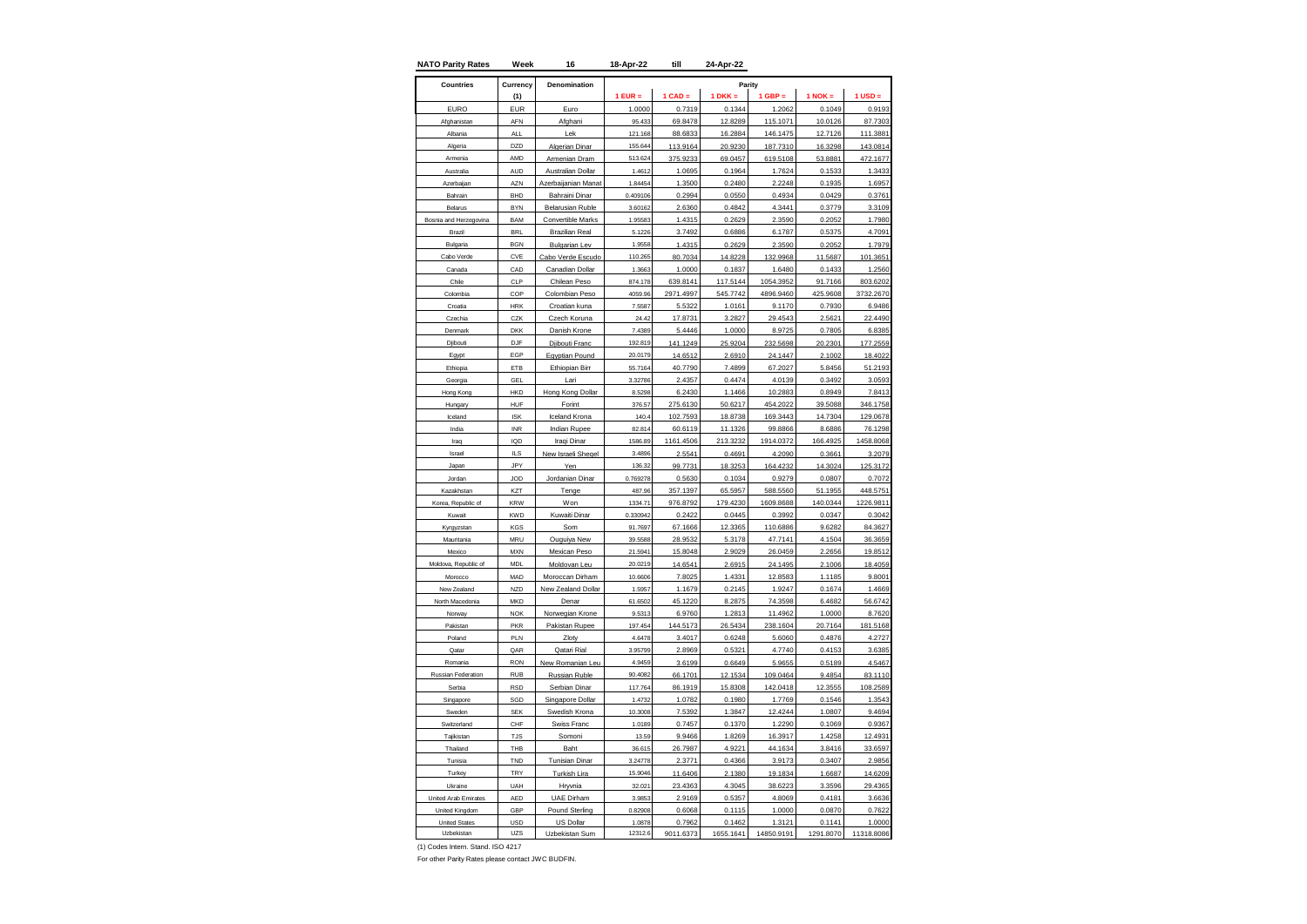| <b>NATO Parity Rates</b> | Week          | 17                      | 25-Apr-22 | till      | 1-May-22    |            |             |             |
|--------------------------|---------------|-------------------------|-----------|-----------|-------------|------------|-------------|-------------|
| <b>Countries</b>         | Currency      | Denomination            |           |           |             | Parity     |             |             |
|                          | (1)           |                         | $1$ EUR = | $1$ CAD = | $1$ DKK $=$ | $1$ GBP =  | $1$ NOK $=$ | $1$ USD $=$ |
| <b>EURO</b>              | <b>EUR</b>    | Euro                    | 1.0000    | 0.7353    | 0.1344      | 1.1973     | 0.1044      | 0.9185      |
| Afghanistar              | AFN           | Afghani                 | 94.2838   | 69.3263   | 12.6720     | 112.8836   | 9.8430      | 86.6022     |
| Albania                  | <b>ALL</b>    | Lek                     | 120.594   | 88.6721   | 16.2082     | 144.3842   | 12.5897     | 110.7688    |
| Algeria                  | DZD           | Algerian Dinar          | 155.61    | 114,4191  | 20.9145     | 186.3080   | 16.2452     | 142.9319    |
| Armenia                  | AMD           | Armenian Dram           | 509.668   | 374.7559  | 68.5010     | 610.2128   | 53.2079     | 468.1437    |
| Australia                | <b>AUD</b>    | Australian Dollar       | 1.4653    | 1.0774    | 0.1969      | 1.7544     | 0.1530      | 1.3459      |
| Azerbaijan               | A7N           | zerbaijanian Manat      | 1.84168   | 1.3542    | 0.2475      | 2.2050     | 0.1923      | 1.6916      |
| Bahrain                  | <b>BHD</b>    | <b>Bahraini Dinar</b>   | 0.40843   | 0.3003    | 0.0549      | 0.4890     | 0.0426      | 0.3752      |
| Belarus                  | <b>BYN</b>    | <b>Belarusian Ruble</b> | 3.59033   | 2.6399    | 0.4826      | 4.2986     | 0.3748      | 3.2978      |
| Bosnia and Herzegovina   | BAM           | Convertible Marks       | 1.95583   | 1.4381    | 0.2629      | 2.3417     | 0.2042      | 1.7965      |
| Brazil                   | <b>BRI</b>    | <b>Brazilian Real</b>   | 5.0324    | 3.7003    | 0.6764      | 6.0252     | 0.5254      | 4.6224      |
| Bulgaria                 | <b>BGN</b>    | <b>Bulgarian Lev</b>    | 1.9558    | 1.4381    | 0.2629      | 2.3416     | 0.2042      | 1.7965      |
| Cabo Verde               | CVE           | Cabo Verde Escudo       | 110.265   | 81.0772   | 14.8200     | 132.0175   | 11.5114     | 101.2813    |
| Canada                   | CAD           | Canadian Dollar         | 1.36      | 1.0000    | 0.1828      | 1.6283     | 0.1420      | 1.2492      |
| Chile                    | CLP           | Chilean Peso            | 885.83    | 651.3456  | 119.0584    | 1060.5821  | 92.4782     | 813.6585    |
| Colombia                 | COP           | Colombian Peso          | 4065.94   | 2989.6618 | 546,475     | 4868.0483  | 424.4728    | 3734.6744   |
| Croatia                  | <b>HRK</b>    | Croatian kuna           | 7.5635    | 5.5614    | 1.0166      | 9.0556     | 0.7896      | 6.9473      |
| Czechia                  | CZK           | Czech Koruna            | 24.38     | 17.9265   | 3.2767      | 29.1896    | 2.5452      | 22.3937     |
| Denmark                  | <b>DKK</b>    | Danish Krone            | 7.4403    | 5.4708    | 1.0000      | 8.9081     | 0.7767      | 6.8341      |
| Djibouti                 | DJF           | Djibouti Franc          | 192.52    | 141.5588  | 25.8753     | 230.4994   | 20.0986     | 176.8348    |
| Egypt                    | EGP           | Egyptian Pound          | 20.0196   | 14.7203   | 2.6907      | 23.9690    | 2.0900      | 18.3885     |
| Ethiopia                 | ETB           | Ethiopian Birr          | 55.7969   | 41.0271   | 7.4993      | 66.8042    | 5.8250      | 51.2509     |
| Georgia                  | GEL           | Lari                    | 3.2905    | 2.4195    | 0.4423      | 3.9396     | 0.3435      | 3.0224      |
| Hong Kong                | <b>HKC</b>    | Hong Kong Dollar        | 8.5406    | 6.2799    | 1.1479      | 10.2254    | 0.8916      | 7.8448      |
| Hungary                  | <b>HUF</b>    | Forint                  | 370.6     | 272.5000  | 49.8098     | 443.7101   | 38.6896     | 340.4060    |
| Iceland                  | <b>ISK</b>    | Iceland Krona           | 139       | 102.2059  | 18.6820     | 166.4212   | 14.5112     | 127.6752    |
| India                    | <b>INR</b>    | Indian Rupee            | 82.965    | 61.0037   | 11.1508     | 99.3319    | 8.6613      | 76.2056     |
| Iraq                     | IQD           | Iraqi Dinar             | 1581.33   | 1162.7426 | 212.5358    | 1893.2869  | 165.0864    | 1452.4938   |
| Israel                   | $\parallel$ S | New Israeli Sheqel      | 3.5153    | 2.5848    | 0.4725      | 4.2088     | 0.3670      | 3.2289      |
| Japan                    | JPY           | Yen                     | 139.61    | 102.6544  | 18.7640     | 167.1516   | 14.5749     | 128.2355    |
| Jordan                   | JOD           | Jordanian Dinar         | 0.768088  | 0.5648    | 0.1032      | 0.9196     | 0.0802      | 0.7055      |
| Kazakhstan               | KZT           | Tenge                   | 481.3     | 353.8971  | 64.6883     | 576.2485   | 50.2464     | 442.0869    |
| Korea, Republic of       | <b>KRW</b>    | Won                     | 1348.33   | 991.4191  | 181.2198    | 1614.3218  | 140.7619    | 1238.4771   |
| Kuwait                   | <b>KWD</b>    | Kuwaiti Dinar           | 0.330882  | 0.2433    | 0.0445      | 0.3962     | 0.0345      | 0.3039      |
| Kyrgyzstan               | KGS           | Som                     | 88.7322   | 65.2443   | 11.9259     | 106.2368   | 9.2634      | 81.5029     |
| Mauritania               | <b>MRU</b>    | Ouguiya New             | 39.5556   | 29.0850   | 5.3164      | 47.3589    | 4.1295      | 36.3329     |
| Mexico                   | <b>MXN</b>    | <b>Mexican Peso</b>     | 21.8836   | 16.0909   | 2.9412      | 26.2007    | 2.2846      | 20.1007     |
| Moldova, Republic of     | <b>MDL</b>    | Moldovan Leu            | 20.0088   | 14.7124   | 2.6892      | 23.9560    | 2.0889      | 18.3786     |
| Morocco                  | MAD           | Moroccan Dirham         | 10.6285   | 7.8151    | 1.4285      | 12.7252    | 1.1096      | 9.7626      |
| New Zealand              | <b>NZD</b>    | New Zealand Dollar      | 1.6053    | 1.1804    | 0.2158      | 1.9220     | 0.1676      | 1.4745      |
| North Macedonia          | <b>MKD</b>    | Denar                   | 61.556    | 45.2618   | 8.2733      | 73.6995    | 6.4263      | 56.5408     |
| Norway                   | <b>NOK</b>    | Norwegian Krone         | 9.5788    | 7.0432    | 1.2874      | 11.4685    | 1.0000      | 8.7984      |
| Pakistan                 | PKR           | Pakistan Rupee          | 200.758   | 147.6162  | 26.9825     | 240.3625   | 20.9586     | 184.4016    |
| Poland                   | PLN           | Zloty                   | 4.63      | 3.4044    | 0.6223      | 5.5434     | 0.4834      | 4.2528      |
| Qatar                    | QAR           | Qatari Rial             | 3.95681   | 2.9094    | 0.5318      | 4.7374     | 0.4131      | 3.6344      |
| Romania                  | <b>RON</b>    | New Romanian Leu        | 4.945     | 3.6360    | 0.6646      | 5.9205     | 0.5162      | 4.5421      |
| Russian Federation       | <b>RUB</b>    | Russian Ruble           | 88.4084   | 65.0062   | 11.8824     | 105.8492   | 9.2296      | 81.2055     |
| Serbia                   | <b>RSD</b>    | Serbian Dinar           | 117.667   | 86.5199   | 15.8148     | 140.8798   | 12.2841     | 108.0803    |
| Singapore                | SGD           | Singapore Dollar        | 1.482     | 1.0897    | 0.1992      | 1.7744     | 0.1547      | 1.3613      |
| Sweden                   | <b>SEK</b>    | Swedish Krona           | 10.2553   | 7.5407    | 1.3783      | 12.2784    | 1.0706      | 9.4198      |
| Switzerland              | CHF           | <b>Swiss Franc</b>      | 1.0335    | 0.7599    | 0.1389      | 1.2374     | 0.1079      | 0.9493      |
| Taiikistan               | <b>TJS</b>    | Somoni                  | 13.532    | 9.9503    | 1.8188      | 16.2020    | 1.4127      | 12.4299     |
| Thailand                 | THB           | Baht                    | 36.891    | 27.1257   | 4.9583      | 44.1687    | 3.8513      | 33.8854     |
| Tunisia                  | TND           | <b>Tunisian Dinar</b>   | 3.2628    | 2.3991    | 0.4385      | 3.9065     | 0.3406      | 2.9970      |
| Turkey                   | TRY           | Turkish Lira            | 15.9983   | 11.7635   | 2.1502      | 19.1544    | 1.6702      | 14.6949     |
| Ukraine                  | UAH           | Hrvnia                  | 32.037    | 23.5566   | 4.3059      | 38.3571    | 3.3446      | 29.4268     |
| United Arab Emirates     | AED           | <b>UAE Dirham</b>       | 3.97917   | 2.9259    | 0.5348      | 4.7642     | 0.4154      | 3.6550      |
| United Kingdom           | GBP           | <b>Pound Sterling</b>   | 0.8352    | 0.6141    | 0.1123      | 1.0000     | 0.0872      | 0.7672      |
| <b>United States</b>     | <b>USD</b>    | <b>US Dollar</b>        | 1.0887    | 0.8005    | 0.1463      | 1.3035     | 0.1137      | 1.0000      |
| Uzbekistan               | UZS           | Uzbekistan Sum          | 12214     | 8980.8824 | 1641.6005   | 14623.5169 | 1275.1075   | 11218.8849  |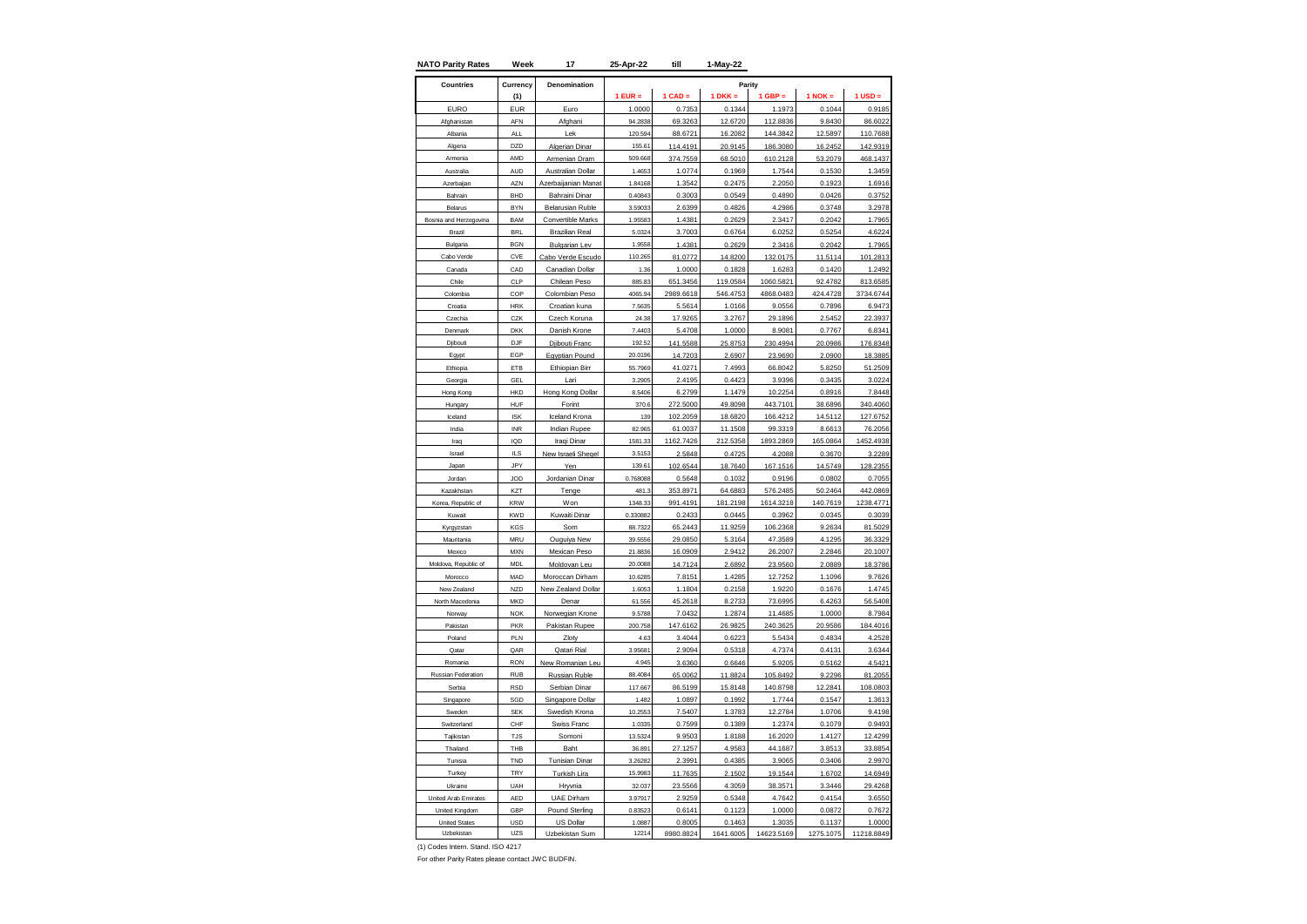| <b>NATO Parity Rates</b> | Week             | 18                      | 05-Feb-22   | till      | 05-Aug-22 |            |           |             |
|--------------------------|------------------|-------------------------|-------------|-----------|-----------|------------|-----------|-------------|
| <b>Countries</b>         | Currency         | Denomination            |             |           | Parity    |            |           |             |
|                          | (1)              |                         | $1$ EUR =   | $1$ CAD = | $1 DKK =$ | $1$ GBP =  | $1$ NOK = | $1$ USD $=$ |
| <b>EURO</b>              | EUR              | Furo                    | 1.0000      | 0.7409    | 0.1344    | 1.1855     | 0.1010    | 0.9537      |
| Afghanistar              | AFN              | Afghani                 | 92.182      | 68.293    | 12.3866   | 109.2852   | 9.312     | 87.918      |
| Albania                  | <b>ALL</b>       | Lek                     | 120.13542   | 89.0024   | 16.1427   | 142.4249   | 12.1361   | 114.5784    |
| Algeria                  | D <sub>7</sub> D | Algerian Dinar          | 153.1406    | 113.4543  | 20.5776   | 181.5538   | 15.4703   | 146.0568    |
| Armenia                  | AMD              | Armenian Dram           | 490.07363   | 363.0713  | 65.8515   | 581.0002   | 49.5074   | 467.4045    |
| Australia                | AUD              | Australian Dollar       | 1.4814      | 1.0975    | 0.1991    | 1.7563     | 0.1497    | 1.4129      |
| Azerbaijan               | AZN              | zerbaijanian Manat      | 1.80054     | 1.3339    | 0.2419    | 2.1346     | 0.1819    | 1.7173      |
| Bahrain                  | <b>BHD</b>       | <b>Bahraini Dinar</b>   | 0.3993      | 0.2958    | 0.0537    | 0.4734     | 0.0403    | 0.3808      |
| Belarus                  | <b>BYN</b>       | <b>Belarusian Ruble</b> | 3.57184     | 2.6462    | 0.4800    | 4.2345     | 0.3608    | 3.4066      |
| Bosnia and Herzegovina   | <b>BAM</b>       | Convertible Marks       | 1.95583     | 1.4490    | 0.2628    | 2.3187     | 0.1976    | 1.8654      |
| Brazil                   | <b>BRI</b>       | <b>Brazilian Real</b>   | 5.2465      | 3.8869    | 0.7050    | 6.2199     | 0.5300    | 5.0038      |
| Bulgaria                 | <b>BGN</b>       | <b>Bulgarian Lev</b>    | 1.9558      | 1.4490    | 0.2628    | 2.3187     | 0.1976    | 1.8653      |
| Cabo Verde               | CVE              | Cabo Verde Escudo       | 110.26      | 81.6899   | 14.8164   | 130.7232   | 11.1390   | 105.1645    |
| Canada                   | CAD              | Canadian Dollar         | 1.3498      | 1.0000    | 0.1814    | 1.6002     | 0.1364    | 1.2874      |
| Chile                    | CLP              | Chilean Peso            | 897.18546   | 664,6803  | 120.5554  | 1063.6461  | 90.6339   | 855.6847    |
| Colombia                 | COP              | <b>Colombian Peso</b>   | 4186.19236  | 3101.3427 | 562.5015  | 4962.8837  | 422.8904  | 3992.5535   |
| Croatia                  | <b>HRK</b>       | Croatian kuna           | 7.5703      | 5.6085    | 1.0172    | 8.9749     | 0.7648    | 7.2201      |
| Czechia                  | CZK              | Czech Koruna            | 24.526      | 18.1701   | 3.2956    | 29.0765    | 2.4776    | 23.3915     |
| Denmark                  | <b>DKK</b>       | Danish Krone            | 7.4421      | 5.5135    | 1.0000    | 8.8229     | 0.7518    | 7.0979      |
| Djibouti                 | DJF              | Djibouti Franc          | 188.21997   | 139.4429  | 25.2912   | 223.1416   | 19.0140   | 179.5136    |
| Egypt                    | EGP              | Egyptian Pound          | 19.601      | 14.5214   | 2.6338    | 23.2377    | 1.9801    | 18.6943     |
| Ethiopia                 | ETB              | Ethiopian Birr          | 54.9139     | 40.6830   | 7.3788    | 65.1024    | 5.5474    | 52.3738     |
| Georgia                  | GEL              | Lari                    | 3.21908     | 2.3849    | 0.4325    | 3.8163     | 0.3252    | 3.0702      |
| long Kong                | HKD              | Hong Kong Dollar        | 8.226       | 6.0948    | 1.1054    | 9.7531     | 0.8311    | 7.846       |
| Hungary                  | <b>HUF</b>       | Forint                  | 377.06      | 279.3451  | 50.6658   | 447.0184   | 38.0907   | 359.6185    |
| Iceland                  | <b>ISK</b>       | Iceland Krona           | 137.8       | 102.0892  | 18.5163   | 163.3669   | 13.9206   | 131.4258    |
| India                    | <b>INR</b>       | Indian Rupee            | 80.367      | 59.5399   | 10.7990   | 95.2780    | 8.1187    | 76.6495     |
| Iraq                     | IQD              | Iraqi Dinar             | 1549.29375  | 1147.7950 | 208.1796  | 1836.7442  | 156.5101  | 1477.6288   |
| Israel                   | $II$ S           | New Israeli Sheqel      | 3.5096      | 2.6001    | 0.4716    | 4.1608     | 0.3545    | 3.3473      |
| Japan                    | JPY              | Yen                     | 137.13      | 101.5928  | 18.4263   | 162.5726   | 13.8529   | 130.7868    |
| Jordan                   | JOD              | Jordanian Dinar         | 0.75094     | 0.5563    | 0.1009    | 0.8903     | 0.0759    | 0.7162      |
| Kazakhstar               | KZT              | Tenge                   | 476.06109   | 352.6901  | 63.9686   | 564.3878   | 48.0918   | 454.0401    |
| Korea, Republic of       | <b>KRW</b>       | <b>Won</b>              | 1337.82     | 991.1246  | 179.7638  | 1586.0344  | 135.1470  | 1275.9371   |
| Kuwait                   | <b>KWD</b>       | Kuwaiti Dinar           | 0.32421     | 0.2402    | 0.0436    | 0.3844     | 0.0328    | 0.3092      |
| Kyrgyzstan               | KGS              | Som                     | 89.13744    | 66.0375   | 11.9775   | 105.6757   | 9.0047    | 85.0142     |
| Mauritania               | <b>MRU</b>       | Ouguiya New             | 38.66844    | 28.6475   | 5.1959    | 45.8428    | 3.9063    | 36.8798     |
| Mexico                   | <b>MXN</b>       | <b>Mexican Peso</b>     | 21.453      | 15.8935   | 2.8827    | 25.4334    | 2.1672    | 20.4608     |
| Moldova, Republic of     | <b>MDL</b>       | Moldovan Leu            | 19.585      | 14.5096   | 2.6317    | 23.2189    | 1.9785    | 18.6792     |
| Morocco                  | MAD              | Moroccan Dirham         | 10.55686    | 7.8211    | 1.4185    | 12.5155    | 1.0665    | 10.0685     |
| New Zealand              | <b>NZD</b>       | New Zealand Dollar      | 1.6221      | 1.2017    | 0.2180    | 1.9231     | 0.1639    | 1.5471      |
| North Macedonia          | <b>MKD</b>       | Denar                   | 61.545      | 45.5956   | 8.2698    | 72.9638    | 6.2173    | 58.6981     |
| Norway                   | <b>NOK</b>       | Norwegian Krone         | 9.899       | 7.3337    | 1.3301    | 11.7356    | 1.0000    | 9.4411      |
| Pakistan                 | PKR              | Pakistan Rupee          | 196.93602   | 145.9001  | 26.4624   | 233.4748   | 19.8945   | 187.8264    |
| Poland                   | PLN              | Zloty                   | 4.6891      | 3.4739    | 0.6301    | 5.5591     | 0.4737    | 4.4722      |
| Qatar                    | QAR              | Qatari Rial             | 3.8628      | 2.8618    | 0.5190    | 4.5795     | 0.3902    | 3.6841      |
| Romania                  | <b>RON</b>       | New Romanian Leu        | 4.9479      | 3.6657    | 0.6649    | 5.8659     | 0.4998    | 4.7190      |
| Russian Federation       | <b>RUB</b>       | Russian Ruble           | 78.96656    | 58.5024   | 10.6108   | 93.6177    | 7.9772    | 75.3138     |
| Serbia                   | <b>RSD</b>       | Serbian Dinar           | 117.65194   | 87.1625   | 15.8090   | 139.4807   | 11.8852   | 112.2098    |
| Singapore                | SGD              | Singapore Dollar        | 1.4556      | 1.0784    | 0.1956    | 1.7257     | 0.1470    | 1.3883      |
| Sweden                   | <b>SEK</b>       | Swedish Krona           | 10.3594     | 7.6748    | 1.3920    | 12.2814    | 1.0465    | 9.8802      |
| Switzerland              | CHF              | <b>Swiss Franc</b>      | 1.0216      | 0.7569    | 0.1373    | 1.2111     | 0.1032    | 0.9743      |
| Taiikistan               | <b>TJS</b>       | Somoni                  | 13.21912    | 9.7934    | 1.7763    | 15.6717    | 1.3354    | 12.6076     |
| Thailand                 | THB              | Baht                    | 36.152      | 26.7832   | 4.8578    | 42.8595    | 3.6521    | 34.4797     |
| Tunisia                  | TND              | <b>Tunisian Dinar</b>   | 3.21094     | 2.3788    | 0.4315    | 3.8067     | 0.3244    | 3.0624      |
| Turkey                   | TRY              | Turkish Lira            | 15.5362     | 11.5100   | 2.0876    | 18.4187    | 1.5695    | 14.8175     |
| Ukraine                  | UAH              | Hrvnia                  | 32.1166     | 23.7936   | 4.3155    | 38.0754    | 3.2444    | 30.6310     |
| United Arab Emirates     | AED              | <b>UAE Dirham</b>       | 3.890       | 2.8821    | 0.5227    | 4.6121     | 0.3930    | 3.7103      |
| United Kingdom           | GBP              | <b>Pound Sterling</b>   | 0.8435      | 0.6249    | 0.1133    | 1.0000     | 0.0852    | 0.8045      |
| <b>United States</b>     | <b>USD</b>       | US Dollar               | 1.0485      | 0.7768    | 0.1409    | 1.2430     | 0.1059    | 1.0000      |
| Uzbekistan               | UZS              | Uzbekistan Sum          | 11919.79746 | 8830.7879 | 1601.6712 | 14131.3544 | 1204.1416 | 11368.4287  |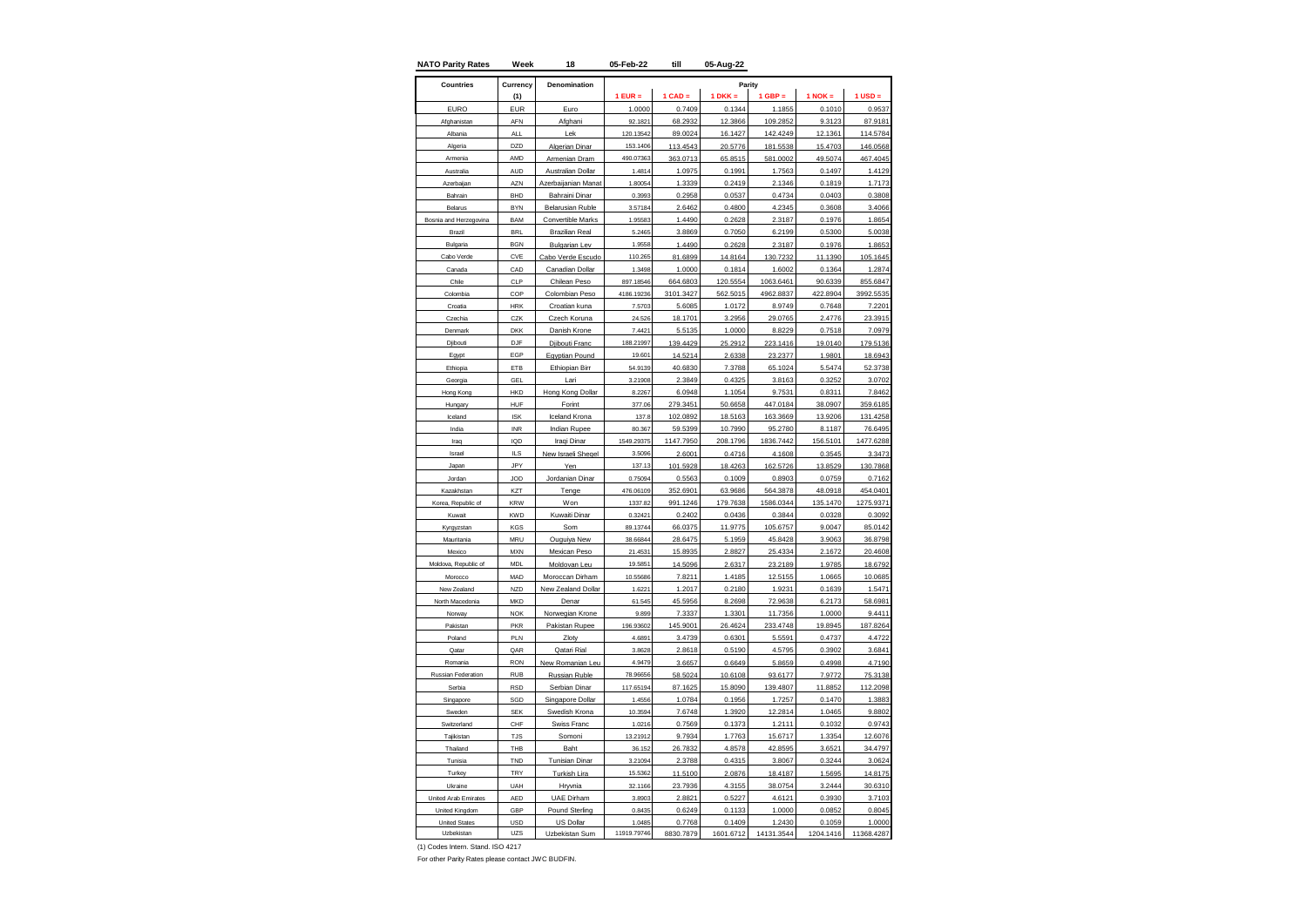| <b>NATO Parity Rates</b> | Week             | 19                        | 09-May-22            | till               | 15-May-22         |                    |                   |                    |
|--------------------------|------------------|---------------------------|----------------------|--------------------|-------------------|--------------------|-------------------|--------------------|
| <b>Countries</b>         | Currency         | Denomination              |                      |                    | Parity            |                    |                   |                    |
|                          | (1)              |                           | $1$ EUR =            | $1$ CAD =          | $1 DKK =$         | $1$ GBP =          | $1$ NOK =         | $1$ USD $=$        |
| <b>EURO</b>              | EUR              | Furo                      | 1.0000               | 0.7417             | 0.1344            | 1.1738             | 0.1016            | 0.9463             |
| Afghanistar              | AFN              | Afghani                   | 90.593               | 67.1908            | 12.1757           | 106.3426           | 9.2007            | 85.724             |
| Albania                  | <b>ALL</b>       | Lek                       | 120.62307            | 89.4631            | 16.2117           | 141.5930           | 12.2506           | 114.1399           |
| Algeria                  | D <sub>7</sub> D | Algerian Dinar            | 152.70298            | 113.2559           | 20.5232           | 179.2499           | 15.5087           | 144.4956           |
| Armenia                  | AMD              | Armenian Dram             | 477.44188            | 354.1066           | 64.1680           | 560.4436           | 48.4895           | 451.7807           |
| Australia                | AUD              | Australian Dollar         | 1.4669               | 1.0880             | 0.1972            | 1.7219             | 0.1490            | 1.3881             |
| Azerbaijan               | AZN              | zerbaijanian Manat        | 1.79323              | 1.3300             | 0.2410            | 2.1050             | 0.1821            | 1.6968             |
| Bahrain                  | <b>BHD</b>       | <b>Bahraini Dinar</b>     | 0.39769              | 0.2950             | 0.0534            | 0.4668             | 0.0404            | 0.3763             |
| Belarus                  | <b>BYN</b>       | <b>Belarusian Ruble</b>   | 3.54422              | 2.6287             | 0.4763            | 4.1604             | 0.3600            | 3.3537             |
| Bosnia and Herzegovina   | <b>BAM</b>       | <b>Convertible Marks</b>  | 1.95583              | 1.4506             | 0.2629            | 2.2958             | 0.1986            | 1.8507             |
| Brazil                   | <b>BRI</b>       | <b>Brazilian Real</b>     | 5.2192               | 3.8709             | 0.7015            | 6.1265             | 0.5301            | 4.9387             |
| Bulgaria                 | <b>BGN</b>       | <b>Bulgarian Lev</b>      | 1.9558               | 1.4506             | 0.2629            | 2.2958             | 0.1986            | 1.8507             |
| Cabo Verde               | CVE              | Cabo Verde Escudo         | 110.265              | 81.7808            | 14.8196           | 129.4342           | 11.1986           | 104.3386           |
| Canada                   | CAD              | Canadian Dollar           | 1.3483               | 1.0000             | 0.1812            | 1.5827             | 0.1369            | 1.2758             |
| Chile                    | CLP              | Chilean Peso              | 903.18265            | 669.8677           | 121.3874          | 1060.1980          | 91.7281           | 854.6391           |
| Colombia                 | COP              | Colombian Peso            | 4263.29148           | 3161.9754          | 572.9845          | 5004.4506          | 432.9841          | 4034.1517          |
| Croatia                  | <b>HRK</b>       | Croatian kuna             | 7.5398               | 5.5921             | 1.0133            | 8.8506             | 0.7657            | 7.1346             |
| Czechia                  | CZK              | Czech Koruna              | 24.606               | 18.2496            | 3.3070            | 28.8837            | 2.4990            | 23.2835            |
| Denmark                  | <b>DKK</b>       | Danish Krone              | 7.4405               | 5.5184             | 1.0000            | 8.7340             | 0.7557            | 7.0406             |
| Djibouti                 | DJF              | Djibouti Franc            | 187.45624            | 139.0316           | 25.1940           | 220.0449           | 19.0382           | 177.3810           |
| Egypt                    | EGP              | Egyptian Pound            | 19.49398             | 14.4582            | 2.6200            | 22.8829            | 1.9798            | 18.4462            |
| Ethiopia                 | ETB              | Ethiopian Birr            | 54.52048             | 40.4365            | 7.3275            | 63.9987            | 5.5372            | 51.5902            |
| Georgia                  | GEL              | Lari                      | 3.2035               | 2.3760             | 0.4305            | 3.7604             | 0.3254            | 3.0313             |
| long Kong                | HKD              | Hong Kong Dollar          | 8.2948               | 6.1520             | 1.1148            | 9.7368             | 0.8424            | 7.8490             |
| Hungary                  | HUF              | Forint                    | 378.65               | 280.8351           | 50.8904           | 444.4771           | 38.4561           | 358.2986           |
| Iceland                  | <b>ISK</b>       | Iceland Krona             | 138                  | 102.3511           | 18.5471           | 161.9908           | 14.0154           | 130.5829           |
| India                    | <b>INR</b>       | Indian Rupee              | 80.6185              | 59.7927            | 10.8351           | 94.6338            | 8.1877            | 76.2855            |
| Iraq                     | IQD<br>$II$ S    | Iraqi Dinar               | 1538.43704<br>3.5916 | 1141.0198          | 206.7653          | 1805.8892          | 156.2452          | 1455.7504          |
| Israel<br>Japan          | JPY              | New Israeli Sheqel<br>Yen | 137.18               | 2.6638<br>101.7429 | 0.4827            | 4.2160<br>161.0283 | 0.3648            | 3.3986<br>129.8070 |
| Jordan                   | JOD              | Jordanian Dinar           | 0.74788              | 0.5547             | 18.4369<br>0.1005 | 0.8779             | 13.9321<br>0.0760 | 0.7077             |
| Kazakhstar               | KZT              | Tenge                     | 462.41284            | 342.9599           | 62.1481           | 542.8018           | 46.9631           | 437.5595           |
| Korea, Republic of       | <b>KRW</b>       | <b>Won</b>                | 1330.89              | 987.0874           | 178.8710          | 1562.2608          | 135.1665          | 1259.3584          |
| Kuwait                   | <b>KWD</b>       | Kuwaiti Dinar             | 0.32352              | 0.2399             | 0.0435            | 0.3798             | 0.0329            | 0.3061             |
| Kyrgyzstan               | KGS              | Som                       | 86.60414             | 64.2321            | 11.6396           | 101.6600           | 8.7956            | 81.949             |
| Mauritania               | <b>MRU</b>       | Ouguiya New               | 38.44906             | 28.5167            | 5.1675            | 45.1333            | 3.9049            | 36.3825            |
| Mexico                   | <b>MXN</b>       | <b>Mexican Peso</b>       | 21.2069              | 15.7286            | 2.8502            | 24.8936            | 2.1538            | 20.067             |
| Moldova, Republic of     | <b>MDL</b>       | Moldovan Leu              | 19,6761              | 14.5933            | 2.6445            | 23.0967            | 1.9983            | 18.6186            |
| Morocco                  | MAD              | Moroccan Dirham           | 10.53219             | 7.8115             | 1.4155            | 12.3632            | 1.0697            | 9.9661             |
| New Zealand              | <b>NZD</b>       | New Zealand Dollar        | 1.6273               | 1.2069             | 0.2187            | 1.9102             | 0.1653            | 1.5398             |
| North Macedonia          | <b>MKD</b>       | Denar                     | 61.599               | 45.6864            | 8.2789            | 72.3078            | 6.2561            | 58.2882            |
| Norway                   | <b>NOK</b>       | Norwegian Krone           | 9.8463               | 7.3028             | 1.3233            | 11.5580            | 1.0000            | 9.3171             |
| Pakistan                 | PKR              | Pakistan Rupee            | 195.6767             | 145.1285           | 26.2989           | 229.6944           | 19.8731           | 185.1596           |
| Poland                   | PLN              | Zloty                     | 4.6673               | 3.4616             | 0.6273            | 5.4787             | 0.4740            | 4.4164             |
| Qatar                    | QAR              | Qatari Rial               | 3.84342              | 2.8506             | 0.5166            | 4.5116             | 0.3903            | 3.6368             |
| Romania                  | <b>RON</b>       | New Romanian Leu          | 4.9485               | 3.6702             | 0.6651            | 5.8088             | 0.5026            | 4.6825             |
| Russian Federation       | <b>RUB</b>       | Russian Ruble             | 70.73698             | 52.4638            | 9.5070            | 83.0344            | 7.1841            | 66.9351            |
| Serbia                   | <b>RSD</b>       | Serbian Dinar             | 117,60488            | 87.2246            | 15.8060           | 138.0501           | 11.9441           | 111.2840           |
| Singapore                | SGD              | Singapore Dollar          | 1.4561               | 1.0800             | 0.1957            | 1.7092             | 0.1479            | 1.3778             |
| Sweden                   | <b>SEK</b>       | Swedish Krona             | 10.3748              | 7.6947             | 1.3944            | 12.1784            | 1.0537            | 9.8172             |
| Switzerland              | CHF              | <b>Swiss Franc</b>        | 1.0355               | 0.7680             | 0.1392            | 1.2155             | 0.1052            | 0.9798             |
| Taiikistan               | <b>TJS</b>       | Somoni                    | 13.13942             | 9.7452             | 1.7659            | 15.4237            | 1.3345            | 12.4332            |
| Thailand                 | THB              | Baht                      | 36.026               | 26.7196            | 4.8419            | 42.2890            | 3.6588            | 34.0897            |
| Tunisia                  | TND              | <b>Tunisian Dinar</b>     | 3.2308               | 2.3962             | 0.4342            | 3.7925             | 0.3281            | 3.0572             |
| Turkey                   | TRY              | Turkish Lira              | 15.7051              | 11.6481            | 2.1108            | 18.4354            | 1.5950            | 14.8610            |
| Ukraine                  | UAH              | Hrvnia                    | 31.01752             | 23.0049            | 4.1687            | 36.4098            | 3.1502            | 29.3504            |
| United Arab Emirates     | AED              | <b>UAE Dirham</b>         | 3.87449              | 2.8736             | 0.5207            | 4.5481             | 0.3935            | 3.6662             |
| United Kingdom           | GBP              | <b>Pound Sterling</b>     | 0.8519               | 0.6318             | 0.1145            | 1.0000             | 0.0865            | 0.806'             |
| <b>United States</b>     | <b>USD</b>       | US Dollar                 | 1.0568               | 0.7838             | 0.1420            | 1.2405             | 0.1073            | 1.0000             |
| Uzbekistan               | UZS              | Uzbekistan Sum            | 11770.34744          | 8729.7689          | 1581.9296         | 13816.5834         | 1195.4082         | 11137.7247         |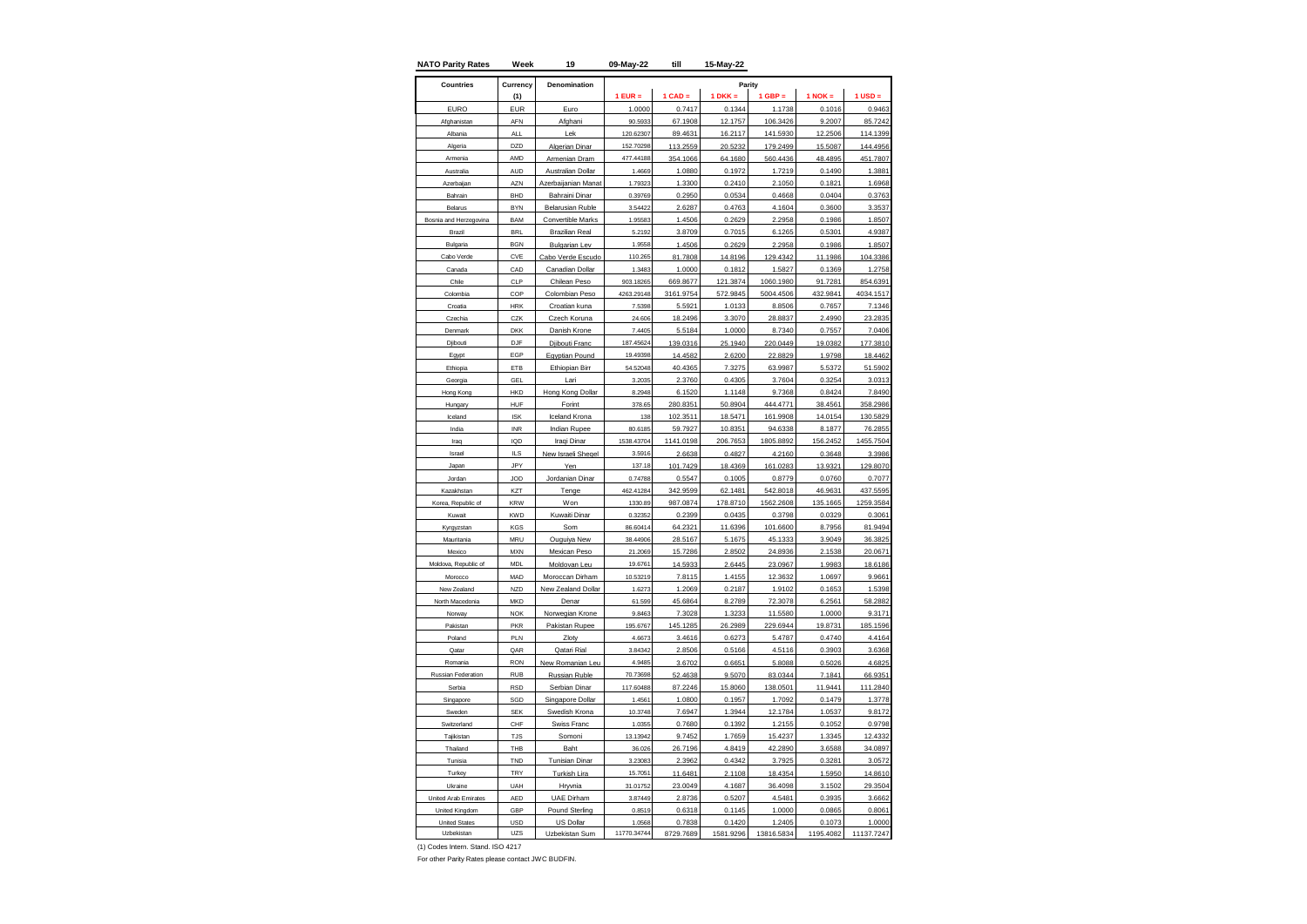| <b>NATO Parity Rates</b> | Week          | 20                      | 16-May-22   | till      | 22-May-22 |            |             |             |
|--------------------------|---------------|-------------------------|-------------|-----------|-----------|------------|-------------|-------------|
| <b>Countries</b>         | Currency      | Denomination            |             |           | Parity    |            |             |             |
|                          | (1)           |                         | $1$ EUR =   | $1$ CAD = | $1 DKK =$ | $1$ GBP =  | $1$ NOK $=$ | $1$ USD $=$ |
| <b>EURO</b>              | <b>EUR</b>    | Euro                    | 1.0000      | 0.7370    | 0.1344    | 1.1724     | 0.0972      | 0.9608      |
| Afghanistar              | AFN           | Afghani                 | 92.1873     | 67.9397   | 12.3886   | 108.0831   | 8.9591      | 88.5735     |
| Albania                  | <b>ALL</b>    | Lek                     | 120.61709   | 88.8917   | 16.2091   | 141.4150   | 11.7220     | 115.8888    |
| Algeria                  | DZD           | Algerian Dinar          | 153.54325   | 113.1574  | 20.6339   | 180.0186   | 14.9219     | 147.5243    |
| Armenia                  | AMD           | Armenian Dram           | 497.07506   | 366.3314  | 66.7995   | 582.7853   | 48.3076     | 477.5894    |
| Australia                | AUD           | Australian Dollar       | 1.5163      | 1.1175    | 0.2038    | 1.7778     | 0.1474      | 1.4569      |
| Azerbaijan               | A7N           | zerbaijanian Manat      | 1.7914      | 1.3202    | 0.2407    | 2.1003     | 0.1741      | 1.7212      |
| Bahrain                  | <b>BHD</b>    | <b>Bahraini Dinar</b>   | 0.39727     | 0.2928    | 0.0534    | 0.4658     | 0.0386      | 0.3817      |
| Belarus                  | <b>BYN</b>    | <b>Belarusian Ruble</b> | 3.55878     | 2.6227    | 0.4782    | 4.1724     | 0.3459      | 3.4193      |
| Bosnia and Herzegovina   | <b>BAM</b>    | Convertible Marks       | 1.95583     | 1.4414    | 0.2628    | 2.2931     | 0.1901      | 1.8792      |
| Brazil                   | <b>BRL</b>    | <b>Brazilian Real</b>   | 5.4161      | 3.9915    | 0.7278    | 6.3500     | 0.5264      | 5.2038      |
| Bulgaria                 | <b>BGN</b>    | <b>Bulgarian Lev</b>    | 1.9558      | 1.4414    | 0.2628    | 2.2930     | 0.1901      | 1.8791      |
| Cabo Verde               | CVE           | Cabo Verde Escudo       | 110.265     | 81.2624   | 14.8180   | 129.2779   | 10.7160     | 105.9425    |
| Canada                   | CAD           | Canadian Dollar         | 1.3569      | 1.0000    | 0.1823    | 1.5909     | 0.1319      | 1.3037      |
| Chile                    | CLP           | Chilean Peso            | 911.00112   | 671.3841  | 122.4250  | 1068.0843  | 88.5344     | 875.2893    |
| Colombia                 | COP           | Colombian Peso          | 4300.52008  | 3169.3714 | 577.9259  | 5042.0551  | 417.9401    | 4131.9370   |
| Croatia                  | <b>HRK</b>    | Croatian kuna           | 7.5235      | 5.5446    | 1.0110    | 8.8208     | 0.7312      | 7.2286      |
| Czechia                  | CZK           | Czech Koruna            | 24.925      | 18.3691   | 3.3495    | 29.2228    | 2.4223      | 23.9479     |
| Denmark                  | <b>DKK</b>    | Danish Krone            | 7.4413      | 5.4840    | 1.0000    | 8.7244     | 0.7232      | 7.1496      |
| Djibouti                 | DJF           | Djibouti Franc          | 187.26482   | 138.0093  | 25.1656   | 219.5547   | 18.1991     | 179.9239    |
| Egypt                    | EGP           | Egyptian Pound          | 19.42531    | 14.3159   | 2.6105    | 22.7748    | 1.8878      | 18.6638     |
| Ethiopia                 | ETB           | Ethiopian Birr          | 54,47296    | 40.1452   | 7.3204    | 63.8657    | 5.2939      | 52.3376     |
| Georgia                  | GEL           | Lari                    | 3.18764     | 2.3492    | 0.4284    | 3.7373     | 0.3098      | 3.0627      |
| Hong Kong                | HKD           | Hong Kong Dollar        | 8.1702      | 6.0212    | 1.0980    | 9.5790     | 0.7940      | 7.8499      |
| Hungary                  | HUF           | Forint                  | 382.2       | 281.6715  | 51.3620   | 448.1024   | 37.1436     | 367.2175    |
| Iceland                  | <b>ISK</b>    | Iceland Krona           | 139.7       | 102.9553  | 18.7736   | 163.7884   | 13.5766     | 134.2237    |
| India                    | <b>INR</b>    | Indian Rupee            | 80.667      | 59.4495   | 10.8404   | 94.5763    | 7.8395      | 77.5048     |
| Iraq                     | IQD           | Iraqi Dinar             | 1539.39936  | 1134.4973 | 206.8724  | 1804.8367  | 149.6044    | 1479.0540   |
| Israel                   | $\parallel$ S | New Israeli Sheqel      | 3.5981      | 2.6517    | 0.4835    | 4.2185     | 0.3497      | 3.4571      |
| Japan                    | JPY           | Yen                     | 133.85      | 98.6440   | 17.9874   | 156.9296   | 13.0080     | 128.6030    |
| Jordan                   | JOD           | Jordanian Dinar         | 0.74712     | 0.5506    | 0.1004    | 0.8759     | 0.0726      | 0.7178      |
| Kazakhstan               | KZT           | Tenge                   | 464.37644   | 342.2334  | 62.4053   | 544.4485   | 45.1298     | 446.1726    |
| Korea, Republic of       | <b>KRW</b>    | Won                     | 1341.98     | 989.0043  | 180.3421  | 1573.3765  | 130.4185    | 1289.3736   |
| Kuwait                   | <b>KWD</b>    | Kuwaiti Dinar           | 0.32337     | 0.2383    | 0.0435    | 0.3791     | 0.0314      | 0.3107      |
| Kyrgyzstan               | KGS           | Som                     | 86.85008    | 64.0062   | 11.6714   | 101.8256   | 8.4404      | 83.4455     |
| Mauritania               | MRU           | Ouguiya New             | 38.43078    | 28.3225   | 5.1645    | 45.0574    | 3.7348      | 36.9243     |
| Mexico                   | <b>MXN</b>    | <b>Mexican Peso</b>     | 21.2531     | 15.6630   | 2.8561    | 24.9178    | 2.0655      | 20.4200     |
| Moldova, Republic of     | MDL           | Moldovan Leu            | 19,8889     | 14.6576   | 2.6728    | 23.3183    | 1.9329      | 19.1093     |
| Morocco                  | MAD           | Moroccan Dirham         | 10.58289    | 7.7993    | 1.4222    | 12.4077    | 1.0285      | 10.1680     |
| New Zealand              | <b>NZD</b>    | New Zealand Dollar      | 1.6692      | 1.2302    | 0.2243    | 1.9570     | 0.1622      | 1.6038      |
| North Macedonia          | <b>MKD</b>    | Denar                   | 61.695      | 45.4676   | 8.2909    | 72.3330    | 5.9957      | 59.2765     |
| Norway                   | <b>NOK</b>    | Norwegian Krone         | 10.2898     | 7.5833    | 1.3828    | 12.0641    | 1.0000      | 9.8864      |
| Pakistan                 | PKR           | Pakistan Rupee          | 199.93884   | 147.3497  | 26.8688   | 234.4141   | 19.4308     | 192.1011    |
| Poland                   | PLN           | Zloty                   | 4.668       | 3.4402    | 0.6273    | 5.4729     | 0.4537      | 4.4850      |
| Qatar                    | QAR           | Qatari Rial             | 3.84256     | 2.8319    | 0.5164    | 4.5051     | 0.3734      | 3.6919      |
| Romania                  | <b>RON</b>    | New Romanian Leu        | 4.947       | 3.6458    | 0.6648    | 5.8000     | 0.4808      | 4.7531      |
| Russian Federation       | <b>RUB</b>    | Russian Ruble           | 71.91575    | 53.0000   | 9.6644    | 84.3161    | 6.9890      | 69.0966     |
| Serbia                   | <b>RSD</b>    | Serbian Dinar           | 117,5983    | 86.6669   | 15.8035   | 137.8757   | 11,4286     | 112.9884    |
| Singapore                | SGD           | Singapore Dollar        | 1.4529      | 1.0707    | 0.1952    | 1.7034     | 0.1412      | 1.3959      |
| Sweden                   | <b>SEK</b>    | Swedish Krona           | 10.5648     | 7.7860    | 1.4198    | 12.3865    | 1.0267      | 10.1507     |
| Switzerland              | CHF           | <b>Swiss Franc</b>      | 1.0377      | 0.7648    | 0.1395    | 1.2166     | 0.1008      | 0.9970      |
| Taiikistan               | <b>TJS</b>    | Somoni                  | 13.13122    | 9.6774    | 1.7646    | 15.3954    | 1.2761      | 12.6165     |
| Thailand                 | THB           | Baht                    | 36.15       | 26.6416   | 4.8580    | 42.3833    | 3.5132      | 34.7329     |
| Tunisia                  | TND           | <b>Tunisian Dinar</b>   | 3.2426      | 2.3897    | 0.4358    | 3.8017     | 0.3151      | 3.1155      |
| Turkey                   | TRY           | Turkish Lira            | 16.0132     | 11.8013   | 2.1519    | 18.7743    | 1.5562      | 15.3855     |
| Ukraine                  | UAH           | Hrvnia                  | 31.8962     | 23.5067   | 4.2864    | 37.3960    | 3.0998      | 30.6458     |
| United Arab Emirates     | AED           | <b>UAE Dirham</b>       | 3.87054     | 2.8525    | 0.5201    | 4.5379     | 0.3762      | 3.7188      |
| United Kingdom           | GBP           | <b>Pound Sterling</b>   | 0.85293     | 0.6286    | 0.1146    | 1.0000     | 0.0829      | 0.8195      |
| <b>United States</b>     | <b>USD</b>    | US Dollar               | 1.0408      | 0.7670    | 0.1399    | 1.2203     | 0.1011      | 1.0000      |
| Uzbekistan               | UZS           | Uzbekistan Sum          | 11778.17822 | 8680.2109 | 1582.8119 | 13809.0795 | 1144.6460   | 11316.4664  |